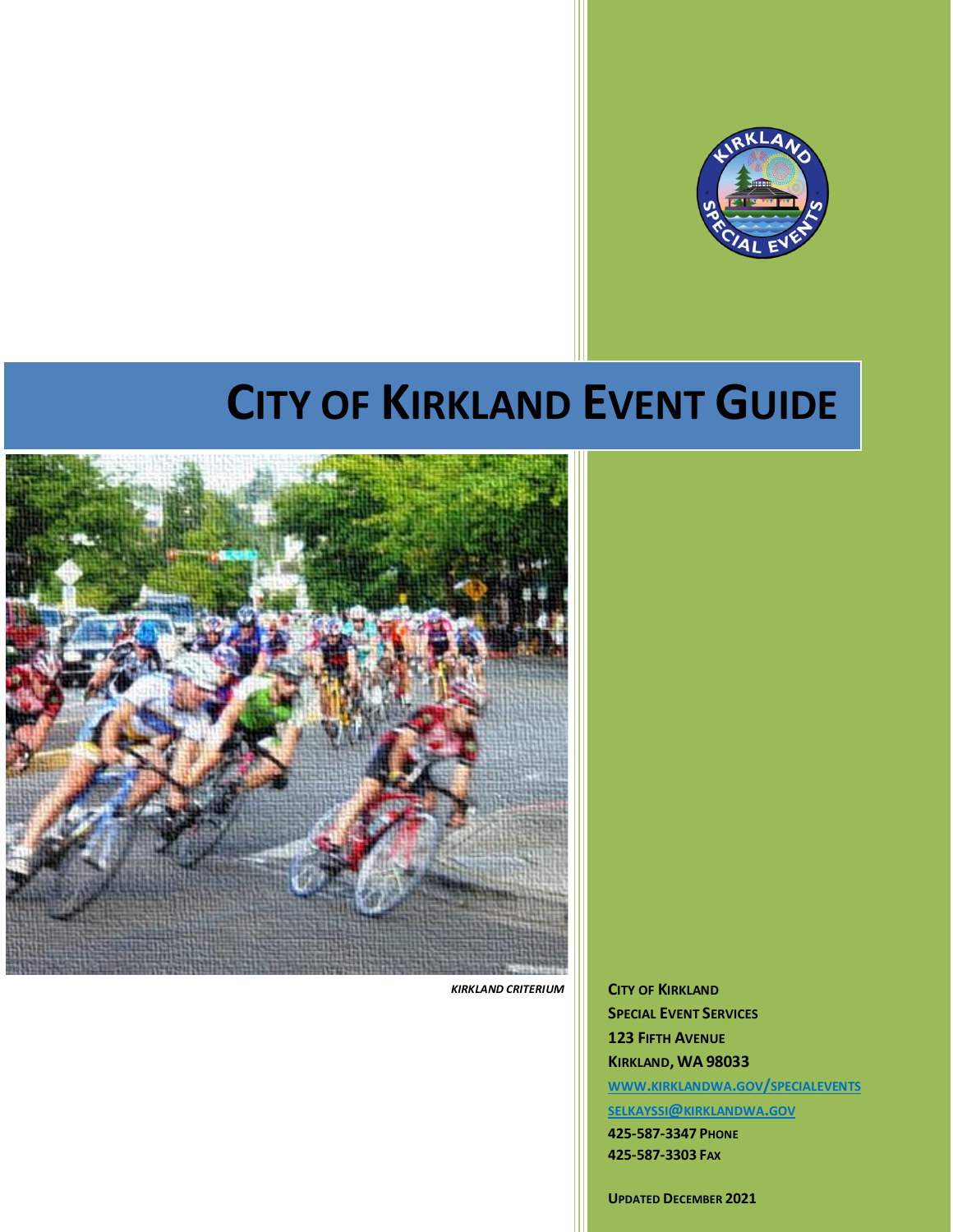

*Kirkland is a vibrant, lakeside oasis that buzzes with Northwest spirit, welcomes with relaxed charm and showcases water views at every turn. Just east of Seattle, the delightful downtown core offers a pedestrian-friendly mix of boutiques, locally owned coffee shops, health and beauty spas and an eclectic mix of award-winning dining. An extensive network of parks connects Kirkland's diverse and intrepid urbanites with nature and recreation. World class entertainment and galleries beckon culture lovers. Business and leisure travelers alike unwind on our shores and choose their own adventures; on foot, by bicycle or boat, or by the fire with wineglass in hand. We are a dynamic city, alive with the arts, at home with our enterprising heritage, and in love with our unique lifestyle. Come and unwind, come and experience, come and stay.*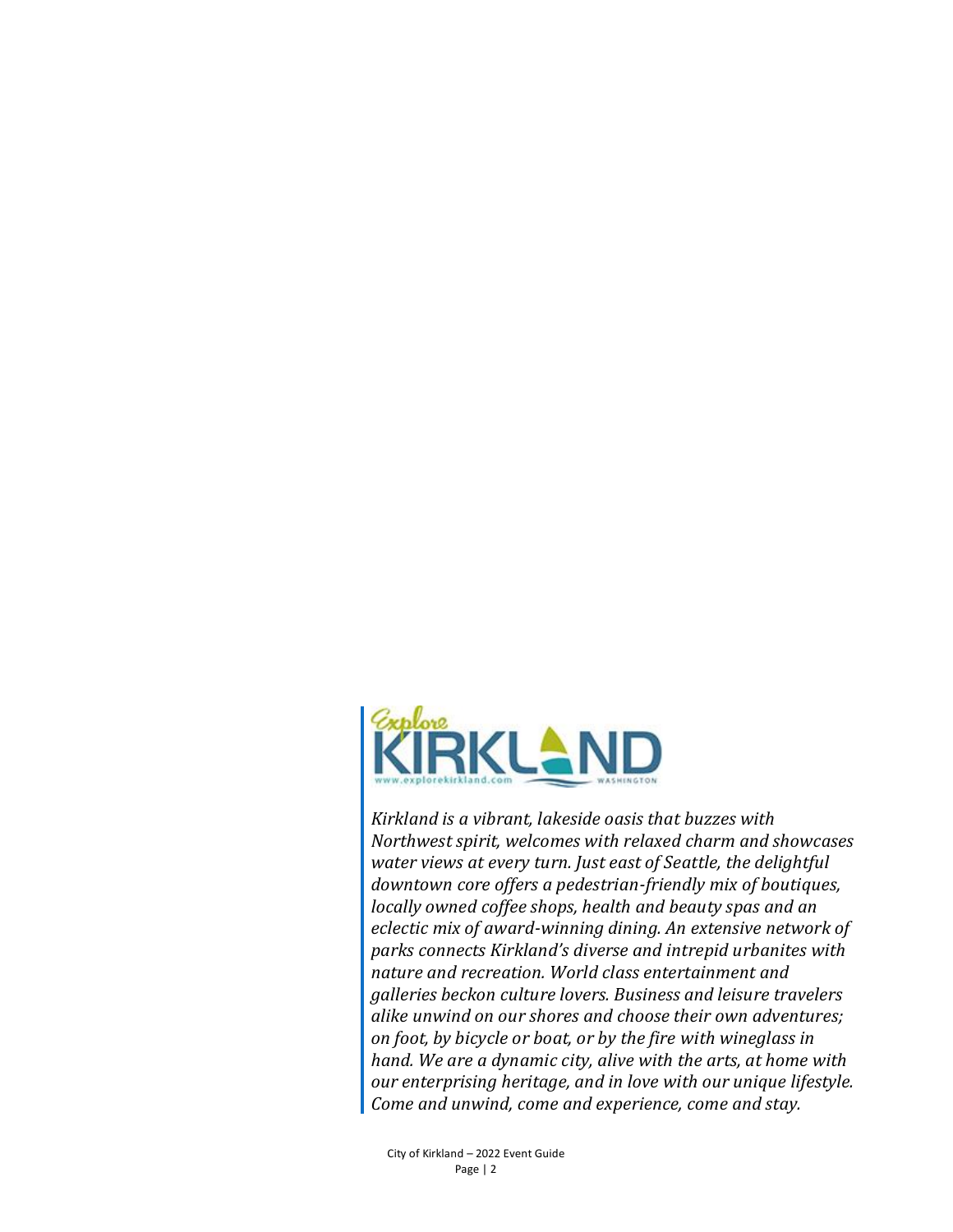

| <b>INTRODUCTION</b>                         |              |                            |           | 4       |
|---------------------------------------------|--------------|----------------------------|-----------|---------|
| <b>APPLICATION PROCESS</b>                  |              |                            |           | $5 - 6$ |
| <b>PERMIT APPLICATION PROGRESSION CHART</b> |              |                            |           |         |
| <b>TOPICS</b>                               |              |                            |           |         |
| Admission/Ticketed Entry                    | 8            | Lifeguards/Open Water      | 17        |         |
| Advertising/Promotions                      | 8            | Moorage                    | $17 - 18$ |         |
| Alcohol                                     | $8 - 9$      | <b>Notification &amp;</b>  |           |         |
| Americans with Disabilities Act (ADA)       | 9            | Neighborhood Impact Survey | 18        |         |
| Applified Cound (Naise                      | 10<br>$\sim$ | Dork Fooilition            | 10        |         |

| Advertising/Promotions                | 8         | Moorage                                | 17 - 18   |
|---------------------------------------|-----------|----------------------------------------|-----------|
| Alcohol                               | $8 - 9$   | Notification &                         |           |
| Americans with Disabilities Act (ADA) | 9         | Neighborhood Impact Survey             | 18        |
| Amplified Sound/Noise                 | $9 - 10$  | <b>Park Facilities</b>                 | 18        |
| Animals/Exhibits                      | 10        | Park Lane                              | $18 - 19$ |
| Annual vs. New Event                  | 10        | Parking                                | 19        |
| <b>Banners</b>                        | 10        | Permits                                | $19 - 20$ |
| <b>Boat Launch</b>                    | $10 - 11$ | Potable Water                          | 20        |
| Cancellation/Contingency Plan         | 11        | Power                                  | 20        |
| Cross Kirkland Corridor (CKC)         | 11        | Raffle/Drawings                        | 20        |
| <b>Drones</b>                         | 11        | Restrooms                              | $20 - 21$ |
| <b>Event Categories</b>               | $11 - 12$ | Route Map                              | 21        |
| <b>Event Officials</b>                | 12        | Sales                                  | 21        |
| <b>Expressive Activity</b>            | 12        | Security                               | 21        |
| Fees                                  | 13        | Signage                                | $21 - 22$ |
| Fire Bin/Burn Barrel/Bon Fire         | 13        | Site Map                               | 22        |
| Fireworks/Pyrotechnics                | 13        | <b>Stormwater Pollution Prevention</b> | 22        |
| First Aid/Safety Plan                 | $13 - 14$ | <b>Street/Lane Closures</b>            | 23        |
| <b>Flood Lights</b>                   | 14        | <b>Temporary Structures and Uses</b>   | 23        |
| Food/Beverages                        | $14 - 15$ | Tents/Canopies/Bouncy Toys             | 23        |
| Free Speech                           | 15        | Timeline - Event Logistics             | $23 - 24$ |
| Gambling                              | $15 - 16$ | <b>Traffic Control Plan</b>            | $24 - 25$ |
| <b>Grants for Tourism</b>             | 16        | Vehicle Displays                       | 25        |
| <b>Health Department</b>              | 16        | Vendors                                | 25        |
| Inflatable Bouncers/Amusement Rides   | 16        | Volunteers                             | 25        |
| Inspections                           | 16        | Waste/Sanitation Plan                  | 26        |
| Insurance & Endorsement               | $16 - 17$ |                                        |           |

## **FEE SCHEDULE 27**

**PHOTOS 28**

## **CODES AND REGULATIONS Appendix A**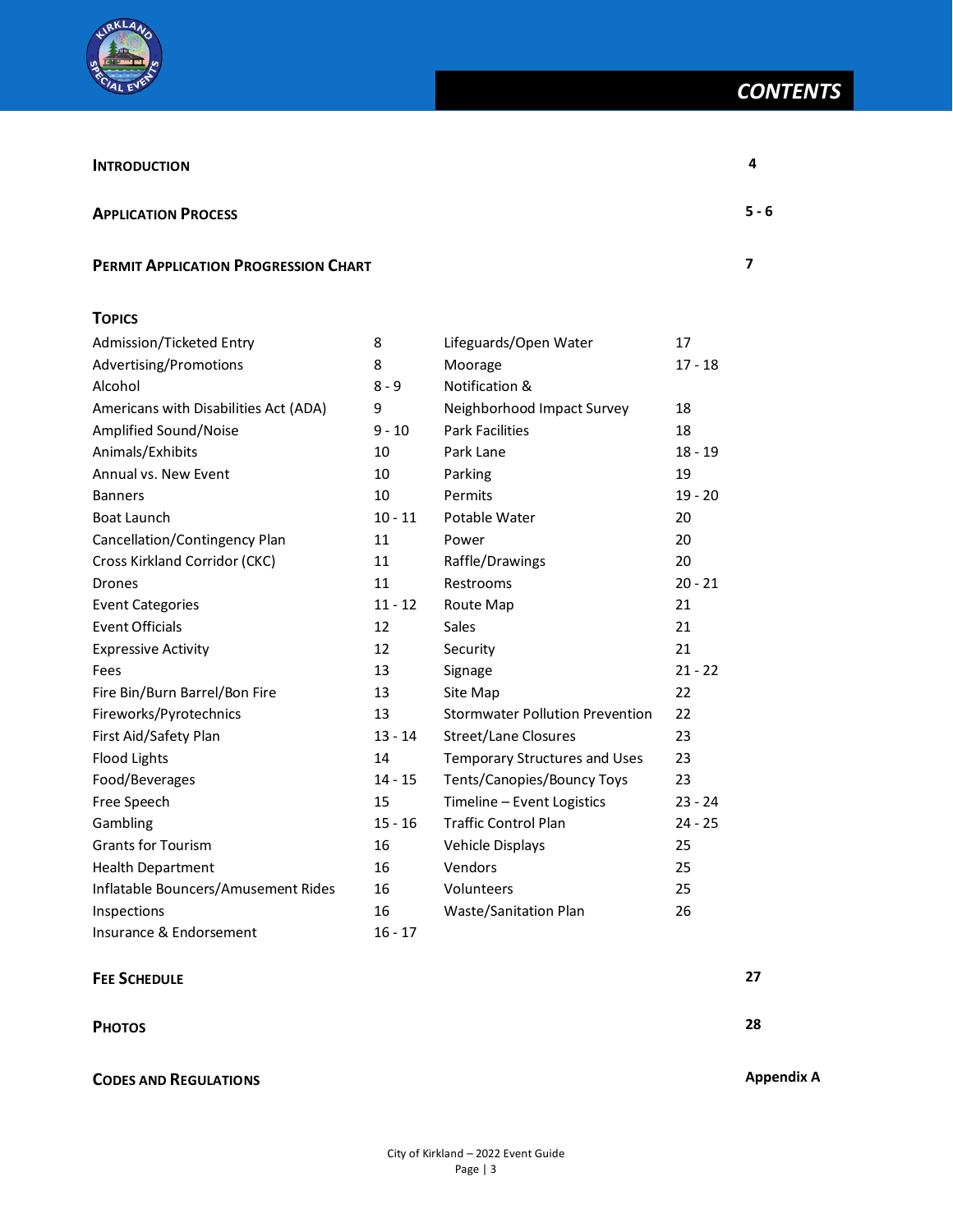

*To receive this document in Portuguese, Chinese, Spanish, or Russian, please contact the Title VI Coordinator at 425-587-3011 or [TitleVICoordinator@kirklandwa.gov.](mailto:TitleVICoordinator@kirklandwa.gov)*

Thank you for choosing Kirkland as your event destination! Our Special Event Team will guide you throughout the permit application process. The team includes members from various departments who bring valuable expertise to reviewing and evaluating your event proposal. Special Projects Coordinator Sudie Elkayssi will be your point of contact throughout the application process. She can be reached at 425-587-3347 o[r selkayssi@kirklandwa.gov.](mailto:selkayssi@kirklandwa.gov)

We understand a great deal of detail and planning goes into every event – whether it's a run/walk, concert, or festival. This guide has been created as a resource to assist you, the Event Organizer, in the planning and production of a safe, wellorganized, and compliant public event. We hope you'll refer to the guide often as it provides important information regarding rules and regulations. Special Event regulations are defined in **[Kirkland Municipal Code 19.24](https://www.codepublishing.com/WA/Kirkland/html/Kirkland19/Kirkland1924.html)**. Additional regulations can be found in the appendices located at the end of this guide. **Note: Kirkland City Council is in the process of reviewing KMC 19.24. Code revisions are anticipated prior to the end of the year.**

As you begin planning an event, you need to understand the difference between a private and public gathering:

- A **private event** is one in which there is a specific guest list and the Event Organizer knows who is attending. There can be no advertising to the general public, including on social media.
- A **public event** is one in which the general public is invited to attend through advertising such as flyers, posters, social and traditional media.

The City of Kirkland requires a permit for any fair, festival, concert, performance, show, parade, run, walk, bike, or other publicly attended activity, which is to be held entirely or partially on publicly owned property or public right-of-way. The permit requirement also applies to the same type of activities if they are held on private property and affect or impact normal public use of public property such as parks, streets, or sidewalks within the vicinity of the event.

The City's Special Event Program offers the following permits:

- *Special Event Permit* major events that cause the closure or limited use of streets, sidewalks, public parking, parks or other public venues normally accessible by the general public. These permits are limited to two per calendar month at any one venue, or along any one street.
- *Community Program Permit* activities of an on-going nature which are open to the public and provided free of an admission charge, such as a weekly farmer's market or performing arts series.
- *Park Use Permit* parades, athletic events or other events that occur exclusively in public parks and do not include financial transactions of any kind.
- *Small Event Permit* events of one hundred or fewer people that do not have a significant impact on public property, and do not require City services.

## *Again, we thank you for choosing Kirkland as the host community for your event. We look forward to working with you!*

**Alternate Formats:** Persons with disabilities may request materials in alternative formats. Persons with hearing impairments may access the Washington State Telecommunications Relay Service at 711.

Title VI: It is the City of Kirkland's policy to ensure full compliance with Title VI of the Civil Rights Act of 1964 by prohibiting discrimination against any person on the basis of race, color, national origin or sex in the provision of benefits and services resulting from programs and activities. Any person who believes his/her Title VI protection has been violated, may file a complaint with the City of Kirkland. For questions regarding Kirkland's Title VI Program, or to file a complaint with the City of Kirkland contact the City's Title VI Coordinator at 425-587-3011 o[r TitleVICoordinator@kirklandwa.gov.](mailto:TitleVICoordinator@kirklandwa.gov)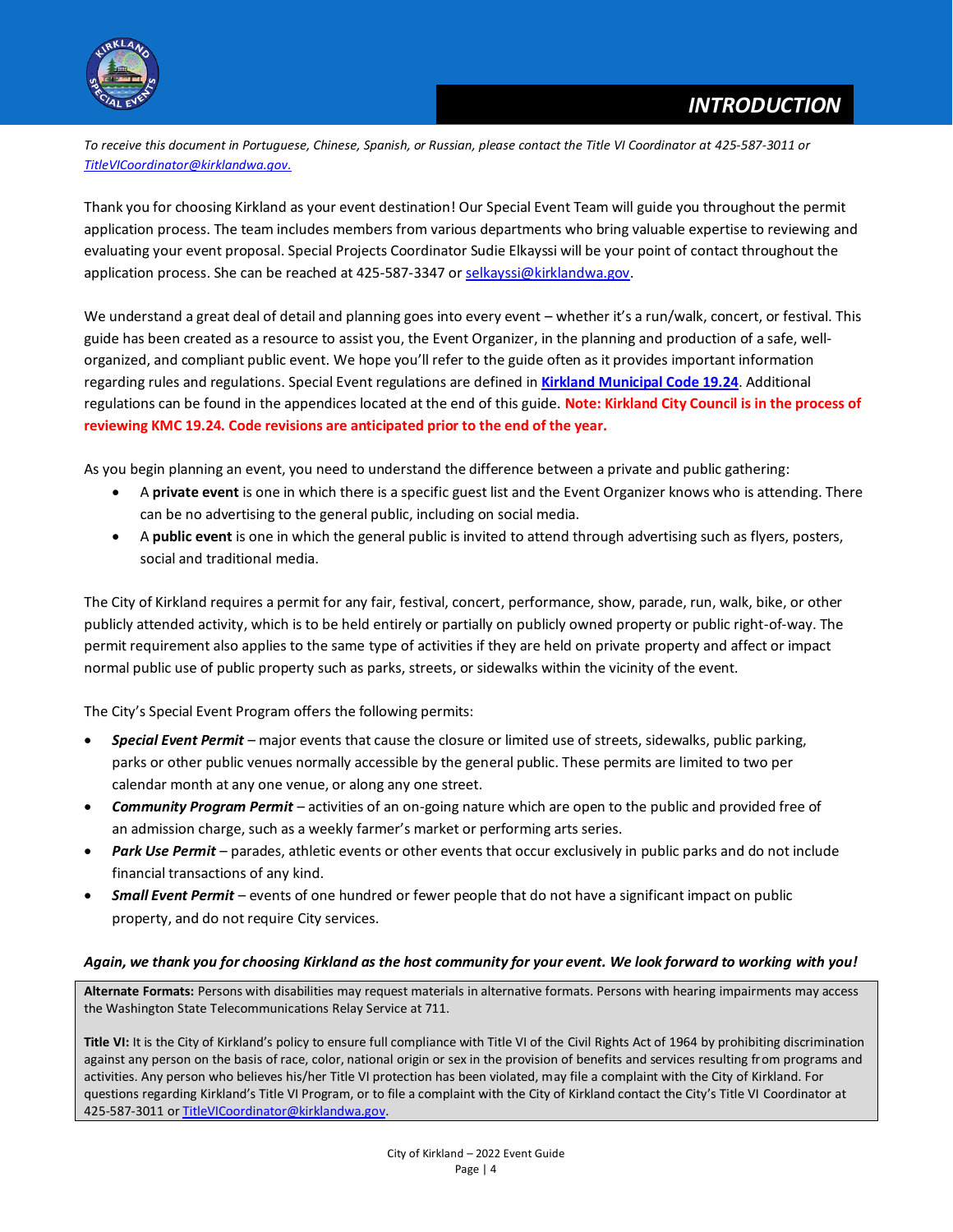

# **APPLICATION PROCESS**

The City's Special Event Team (SET) helps you plan for a safe and compliant event. The SET includes representatives from Police, Fire, Public Works, Parks & Community Services, Planning & Building Development, Risk Management, and Finance. The SET may condition the issuance of event permits regarding the time, place, and manner, to ensure and protect the safety and rights of people and property. The SET may also deny applications and revoke permits.

Below is an outline of the step-by-step permit application process to help you plan ahead and ensure your event is successful. Not all steps are required for Community Programs, Park Use, or Small Events - a streamlined process is followed for those permit applications.

## **STEP 1 – GET YOUR EVENT ON THE CALENDAR**

*Plan ahead to get the date you want.*

## **EVENT I[NTEREST](https://www.kirklandwa.gov/Government/Departments/Parks-and-Community-Services/Special-Event-Services/Special-Event-Permit/Event-Interest-Form) FORM** (EIF)

By submitting an EIF, you are officially requesting a date and venue. Dates are reserved on a first-come, first-serve basis. Forms may be submitted up to one year but no less than six months prior to the proposed event date. Successful annual events may be granted permission to hold the same event for an additional two years on the same weekend at the same venue if '[success criteria](https://www.codepublishing.com/WA/Kirkland/?Kirkland19/Kirkland1924.html#19.24.050)' are met.

#### **STAFF REVIEW**

Your EIF will be reviewed and you will be contacted within ten business days.

- 1. Accepted: If accepted, you will receive an Acceptance Letter outlining your application timeline. The letter will include important application dates, required meetings, and deadlines.
- 2. Denied: If denied, you will be notified of the reason and possible next steps.

## **STEP 2 – SUBMIT APPLICATION & ATTEND YOUR EVENT REVIEW**

*Welcome to the permit application process!*

#### **APPLICATION & FEE DUE**

The application and application fee are due two weeks prior to the SET Review. This provides time for the SET to review your application materials and prepare for the review meeting.

- 1. If all required documentation is submitted on time, the SET Review will take place.
- 2. If all required documentation is not submitted:
	- a. You may request an extension, if time allows.
	- b. If time does not allow, the SET Review is cancelled, and the permit application is denied.

#### **SPECIAL EVENT TEAM REVIEW**

At the SET Review, you have the opportunity to give a brief ten-minute presentation and answer questions of the SET. Each review is scheduled to last 25 minutes. Not all applicants are required to attend. You will be notified in the Acceptance Letter if you need to appear.

The SET will make a determination and you will be notified within approximately two weeks.

- 1. Approved: If approved, you will receive a SET Review Letter confirming remaining deadlines, required meeting dates, required supplemental application materials, and invoice. You may also be required to conduct a Neighborhood Impact Survey if the event proposal includes a new route or footprint. Event promotion and marketing may begin once the SET Review Letter is received.
- 2. Denied: If denied, you will be notified of the reason and possible next steps.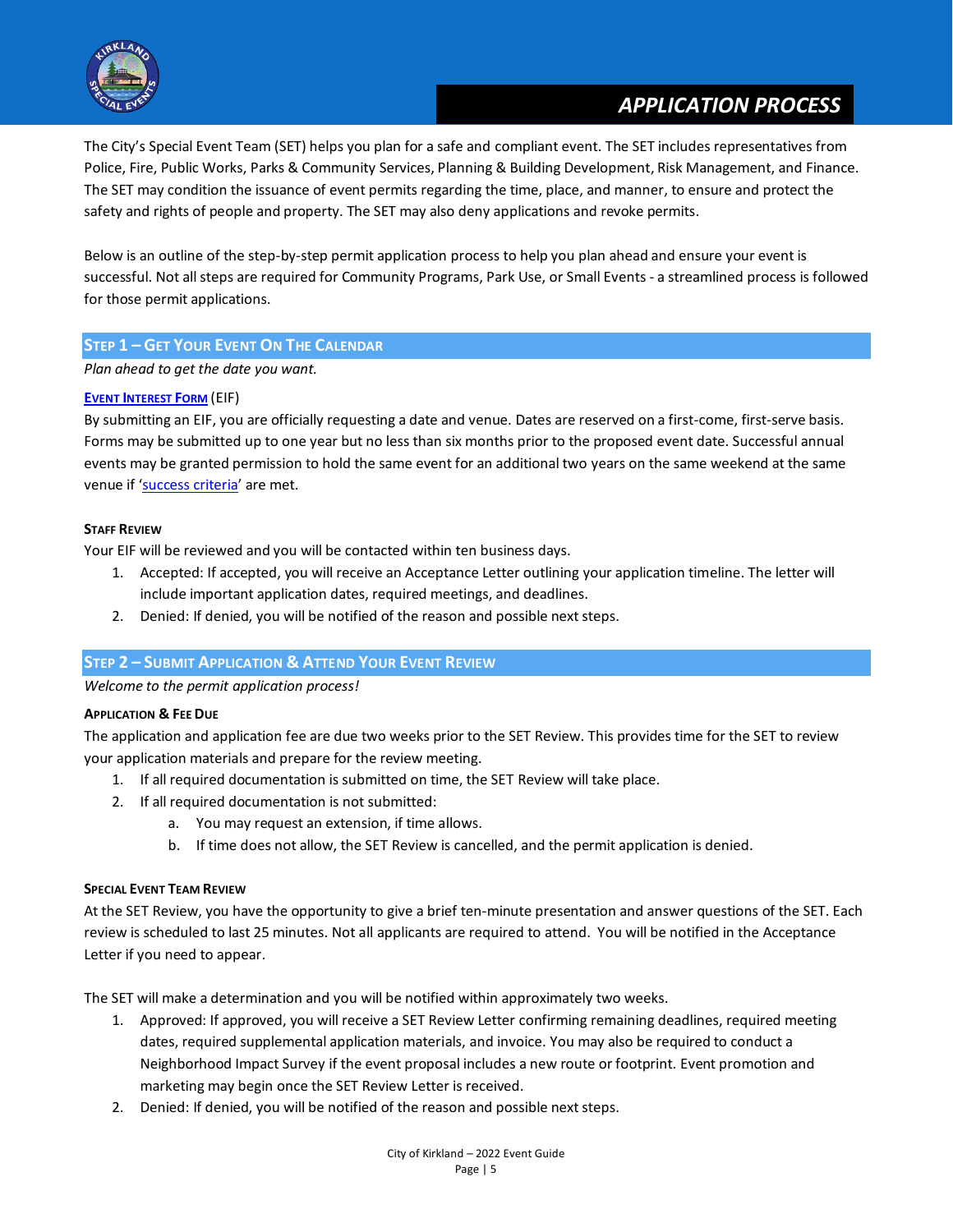#### **STEP 3 – SUBMIT FINAL APPLICATION REQUIREMENTS & ATTEND PRE-EVENT MEETING**

*Congratulations! If you've made it to this step, then your application is on track to be permitted.* 

#### **REMAINING APPLICATION REQUIREMENTS**

Approximately 2-4 weeks before the event, submit all remaining supplemental application materials and pay fees. A Pre-Event Meeting will not be held, and permits will not be issued until all requirements have been satisfied.

#### **PRE-EVENT MEETING**

Event Organizers are required to attend a Pre-Event Meeting if the event involves road closures, City resources, or high-risk activities. At this meeting the Event Organizer, Special Projects Coordinator, Police, Fire, King County Metro, and other stakeholders discuss event day logistics, expectations, and finalize permit details. The meeting is held one month prior to event day.

#### **PERMITS ISSUED**

All related permits are issued once application requirements have been met, fees have been paid, and meetings have taken place. Permits are typically issued one week prior to event day.

## **STEP 4 – HAVE A GREAT EVENT!**

*You made it, it's Event day!*

#### **EVENT DAY**

To ensure the safety of event attendees and personnel, inspections by appropriate agencies are conducted. The Event Organizer is notified of any issues and the timeframe in which they must be resolved to avoid closure or cancellation of activities.

*Permits may be summarily revoked at any time when by reason of disaster, public calamity, riot or other emergency the City determines safety of the public or property requires such revocation.* 

#### **STEP 5 – EVENT DEBRIEF MEETING & REVIEW**

#### **DEBRIEF MEETING**

Event Organizers may be required to attend a Debrief Meeting. At this meeting, the Event Organizer, Special Projects Coordinator, Police, Fire and other stakeholders gather to discuss issues that should be addressed the following year. The meeting is typically held one week after the event.

#### **EVENT REVIEW**

Following the Debrief Meeting, a final report may be provided to the Event Organizer which assesses '[success criteria](https://www.codepublishing.com/WA/Kirkland/?Kirkland19/Kirkland1924.html#19.24.050)' compliance and SET recommendations for permitting the following year. Not all events will receive a final report.

#### **APPEAL PROCESS**

Any applicant who objects to the denial of an event permit application, date or venue modification, or limitation of the number of participants in athletic events may appeal.

*An appeal shall be made in writing within seven calendar days of the date of the written notice of denial. An appeal is made by filing a written petition (including email) with the Special Projects Coordinator, setting forth the grounds for appeal and any documentation in support of the appeal. The appeal will be reviewed as dictated by the City's Special Event Policy, which may include the City Manager or the Director of the Parks and Community Services Department.* **KMC 19.24.050, KMC 19.24.090, KMC 19.24.120**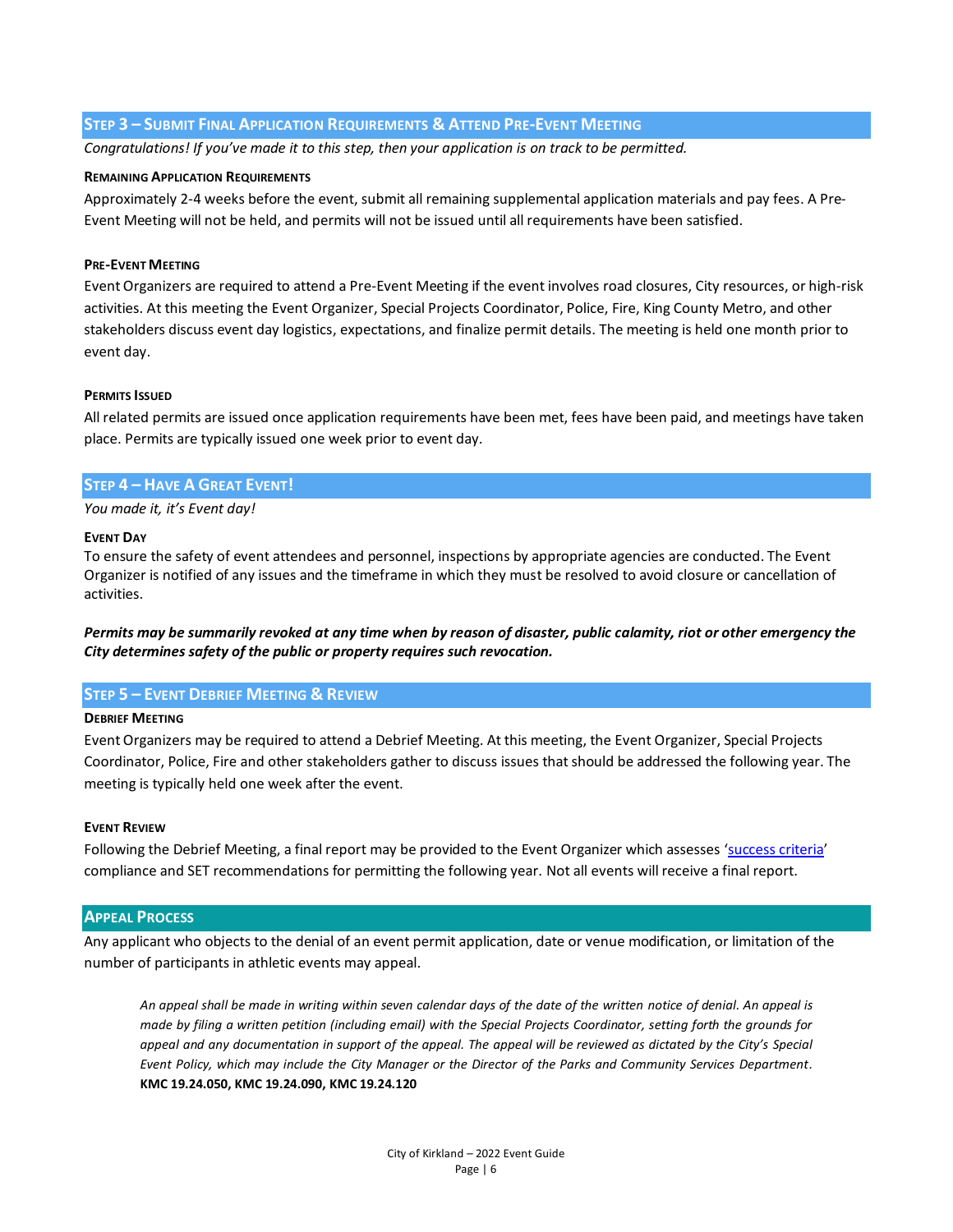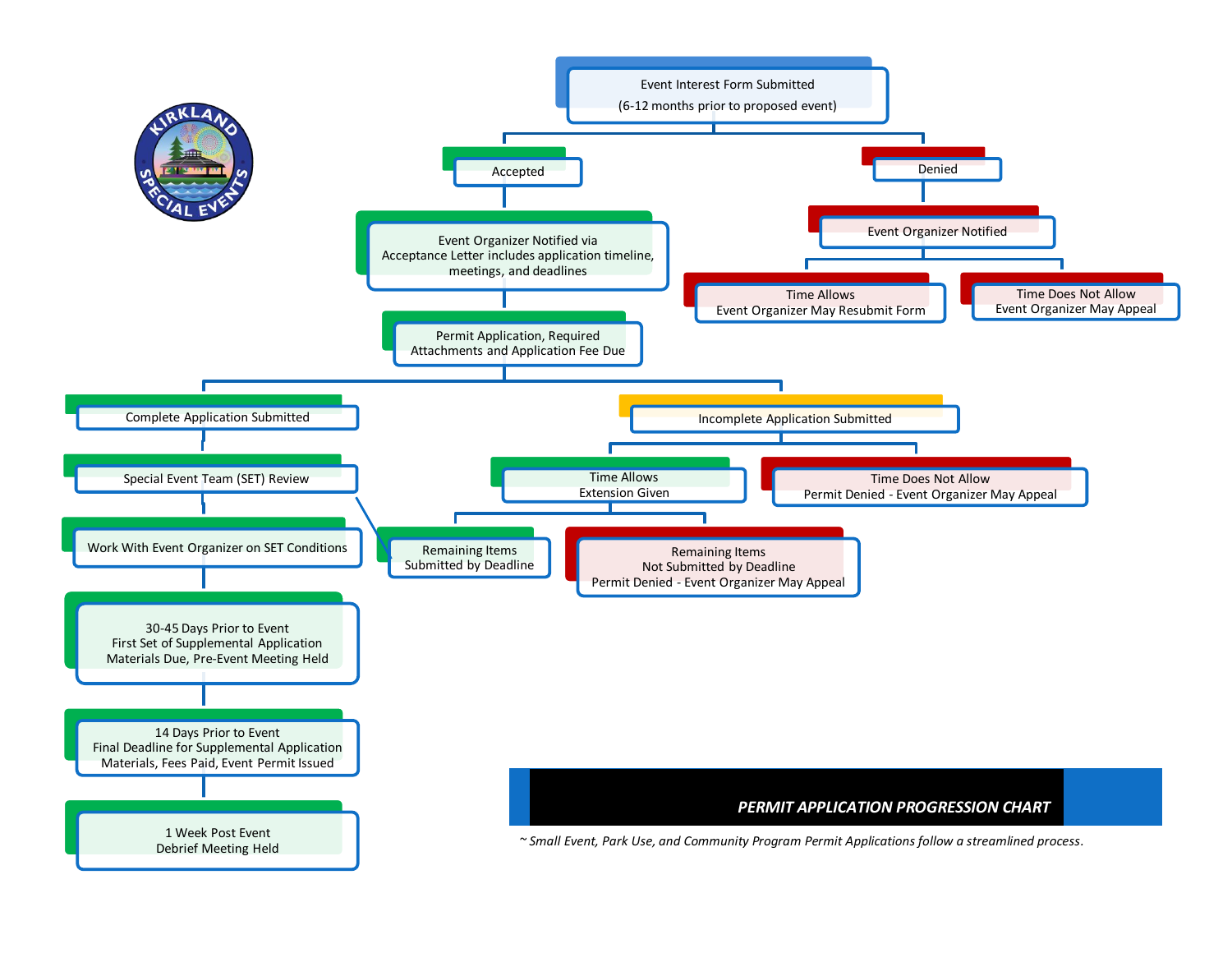

## **ADMISSION/TICKETED ENTRY**

Any person conducting or operating any place for entrance to which an admission charge is made shall first obtain a Certificate of Registration from the City's Finance Department. Whenever a charge is made for admission, those charges are subject to an admissions tax. **Park Use and Community Program events may not charge admission fees.** 

#### **ADVERTISING/PROMOTIONS**

Applicants may not begin promoting the event until written notification has been received from the City. If the event is approved for permitting, the SET Review Letter will serve as written notification.

The City would like to help get the word out. By using the following resources, we can help promote the event.

## **TOURISM PROMOTION**

Permit holders are encouraged to submit event information through the City's tourism website [www.explorekirkland.com](http://www.explorekirkland.com/) to be included in such tourism promotions as the online events calendar, monthly events guide, social media, and public relations outreach. Information can also be sent to [tourism@kirklandwa.gov.](mailto:tourism@kirklandwa.gov)

**All advertising and/or event promotion is done at the applicant's own cost and risk. The City of Kirkland is not responsible for financial losses due to cancelled events.**

## **ALCOHOL**

The City, along with the Washington State Liquor Cannabis Board (WSLCB), must grant permission for alcohol to be sold or consumed at public events. **KMC 11.80.210, KMC 19.24.140, RCW 66.28.090**

#### **SPECIAL OCCASION LICENSE**

The sale, service, and consumption of alcoholic beverages are subject to Washington State Liquor Cannabis Board (WSLCB) regulations, licensing, and Special Occasion licenses are issued to non-profit societies or organizations holding an event at which alcohol is sold. Your event may require a different type of permit. Please visit the WSLCB website: [www.liq.wa.gov](http://www.liq.wa.gov/) for additional information. *A copy of the license must be filed with the City of Kirkland no less than 14 days prior to the event.*

#### **DUI PREVENTION**

Organizers are strongly encouraged to develop a DUI prevention plan. City staff can connect organizers with resources upon request.

#### **INTERNATIONAL FIRE CODE (IFC) PERMIT**

Applicants must submit a separate garden site map. Plans are reviewed by Kirkland Fire Department for assembly, occupancy, access, emergency egress and other approvals, and permits. See the "Site Map" section of this guide for requirements.

#### **SECURITY**

The City requires Permit Holders hire a minimum of two off-duty Kirkland police officers for general security during public garden hours. In addition, Permit Holders must provide security personnel at each garden entrance and exit and one additional security personnel for every 250 attendees.

#### **BEER/WINE GARDEN OPERATIONS**

The Kirkland Municipal Code requires alcohol sales, service, and consumption be confined to a designated location(s). Gardens must be separately fenced and have only one controlled public entrance. **KMC 19.24.295**

Permit Holders must comply with the following conditions:

- 1. The sale, service, and consumption of alcohol may occur between 8:00 a.m. and 11:00 p.m.
- 2. Alcohol may only be served when food is also available.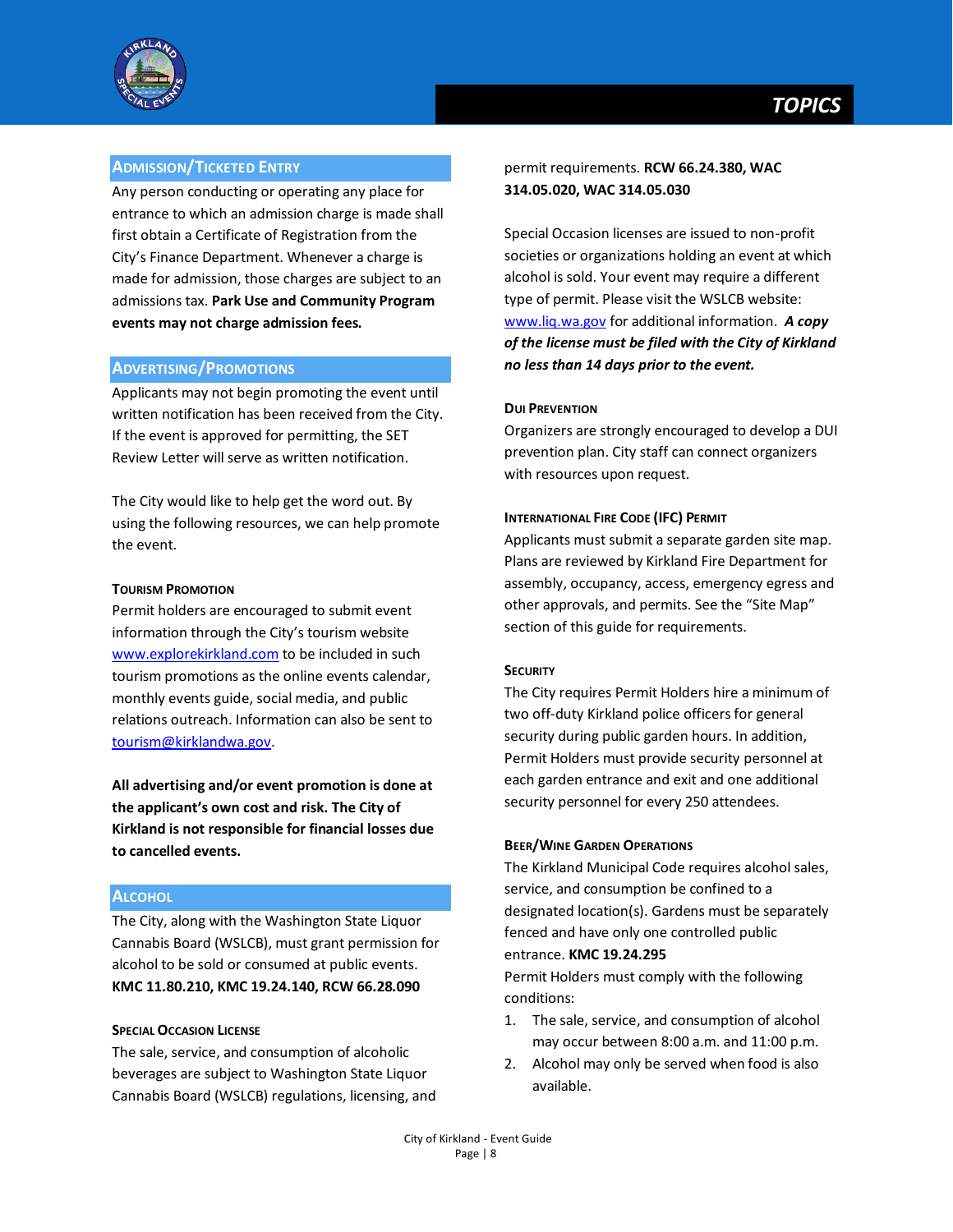- 3. Alcohol is limited to beer, wine, and one signature cocktail.
- 4. Garden shall be enclosed with 6' high chain link fencing where security will not be present at all times. Where security will always be present, 42" high picket fencing may be used. Fencing should deter fence "hopping" and alcohol from being passed through.
- 5. Level of security staffing shall be enough to ensure compliance with state and local laws and shall require that every exit/entry be staffed to ensure that no alcoholic beverages are removed from or brought into the garden.
- 6. Sufficient lighting must be maintained so that identification may be checked, and patrons may be observed for the enforcement of liquor laws.
- 7. When admitting entry, security staff shall ensure that all persons who appear 30 years of age or younger present valid identification attesting they are at least 21 years old.
- 8. Post sign near garden entrance "Must be 21 years or older to enter".
- 9. Provide free pitchers of water.
- 10. All garden personnel must be at least 21 years old, including cleaning crew and performers.
- 11. Garden personnel shall not consume alcohol prior to their shift or while on duty.
- 12. Do not serve alcohol to intoxicated customers.
- 13. Stop all alcohol service at least 30 minutes before the event is scheduled to end.
- 14. When using unlicensed servers, "Responsible Beverage Service Training" must be provided.

## **FARMER'S MARKETS**

The WSLCB authorizes farmer's markets to allow Washington wineries, breweries, and microbreweries, holding a farmer's market endorsement, to sample and sell sealed product of their own production for off-site consumption.

## OPERATIONS FOR SAMPLING

Permit Holder shall comply with the following conditions:

1. No more than 3 vendors may offer samples per day.

- 2. Sales and samples shall be limited to beer and wine.
- 3. Each vendor shall be limited to serving up to a total of 2oz per customer per day.
- 4. Sampling area shall be separately fenced and contained with a 42" high barrier and may not include tables or chairs.
- 5. Vendors shall verify customers are age twentyone (21) or older prior to sampling and selling.
- 6. Samples may only be offered when food is also available.
- 7. Each vendor shall post a "Must be 21+ to purchase" sign.
- 8. Open containers shall not leave the designated sampling area.
- 9. "No alcohol beyond this point" signs shall be posted at each exit.
- 10. All staff serving samples must hold a valid MAST permit.

Permit Holder shall submit required documentation and receive written City approval prior to allowing beer and wine vendors to sell or sample at the market.

## **AMERICANS WITH DISABILITIES ACT (ADA)**

It is the Permit Holder's responsibility to comply with all City, County, State and Federal accessibility requirements, including the Americans with Disabilities Act (ADA). The ADA mandates equal access to facilities, services, and programs for persons with a disability. This includes providing a clear path of travel to/on ramps and sidewalks, maintaining designated parking, and accessibility to restrooms.

## **AMPLIFIED SOUND/NOISE**

Excessive noise is considered a public nuisance if occurring before 8:00 a.m. or after 8:00 p.m. Monday through Friday, or before 9:00 a.m. or after 6:00 p.m. Saturday, Sunday, or the following holidays: New Year's Day, Memorial Day, 4<sup>th</sup> of July, Labor Day, Thanksgiving and Christmas.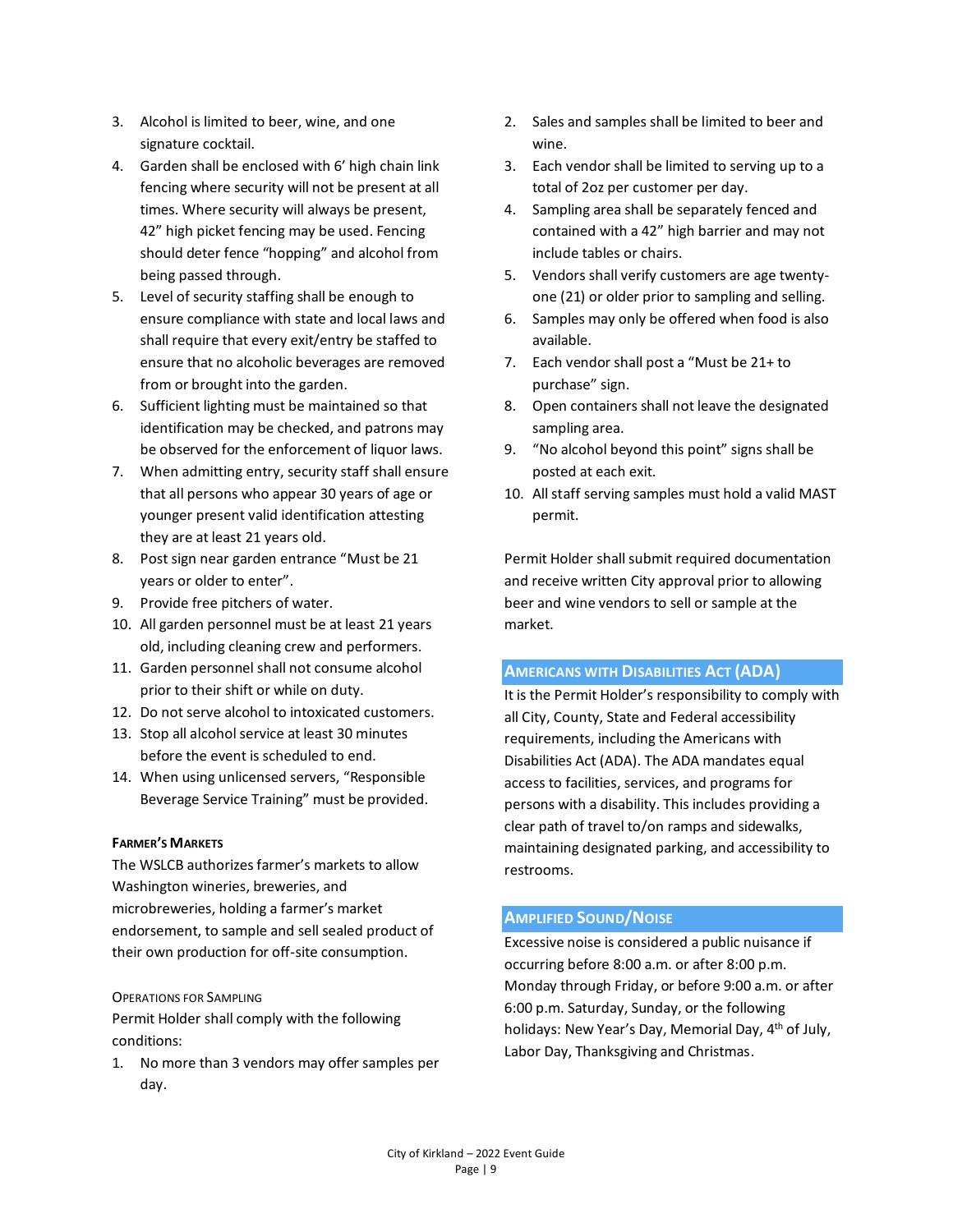Permit Holders should make every effort to keep volume levels low prior to start of the event. Speakers should be directed downward and away from private residences and businesses.

#### **COMPLAINTS**

The best way to handle a noise complaint is to avoid one in the first place. Be a good neighbor and provide advance notice to adjacent property owners. Most complaints are reported when the noise level is unreasonably loud, has been going on for an extended period of time, or takes place outside of permitted hours.

If there is no violation of law, but the noise level is clearly unreasonably annoying, the Kirkland Police Department will ensure an acceptable resolution. **KZC 115.95**

## **ANIMALS/EXHIBITS**

#### **ANIMALS**

It is unlawful for any person to allow any animal under their control to run at large or enter any designated swimming area. Permit Holder shall ensure animals always remain tethered or contained. Animal waste shall be removed immediately.

#### **EXHIBITS**

Animal exhibits are extremely popular because they provide opportunities for people to get face-to-face with animals and learn more about them. It's important to remember that animals can carry harmful germs but if you follow these best practice tips they will help prevent illness and keep your guests healthy:

- 1. Locate exhibits away from food preparation, serving, and eating areas.
- 2. Provide hand washing stations with running water and soap at the exhibit. The next best option is alcohol-based hand sanitizer containing at least 60% alcohol.
- 3. Use plain language signs and pictures to show guests how and where to wash hands.
- 4. Only allow trained staff to oversee the exhibit.

## **ANNUAL VS. NEW EVENT**

Kirkland is a popular destination for special events. Dates are reserved on a first-come, first-serve basis not more than one year prior to the proposed event date. When more than one applicant requests the same date and venue, priority will be determined as defined by **KMC 19.24.050**.

However, an annual event applicant may be granted permission to hold the same event for an additional two years on the same weekend at the same venue if "success criteria" have been met as outlined in **KMC 19.24.050**. The special event application process shall be followed each year.

## **BANNERS (KMC 19.32 CURRENTLY UNDER REVIEW)**

The City's banner program allows for the display of artwork, public service announcements, and event announcements promoting events taking place within the City of Kirkland. Banners may not be religious or political in nature.

Street, Vertical, and Park banners have required specifications which are outlined in the respective banner permit application. Banner design/artwork must be approved by the City prior to banner construction.

Applications are accepted up to six months in advance and fees must be paid at the time of application. Permits are issued on a first-come, firstserve basis. Banners are installed on Mondays and displayed for up to two weeks. Use of any one site is limited to once per calendar month by any one group.

#### **BOAT LAUNCH**

The Kirkland Boat Launch is accessible for a fee April 1 to October 31. Operating hours are 5:00 a.m. to 11:00 p.m. Use of the launch is recommended for boats 24' or less in length.

## **CLOSURES**

If an event causes closure of the boat launch for 60+ minutes during peak season, the City may distribute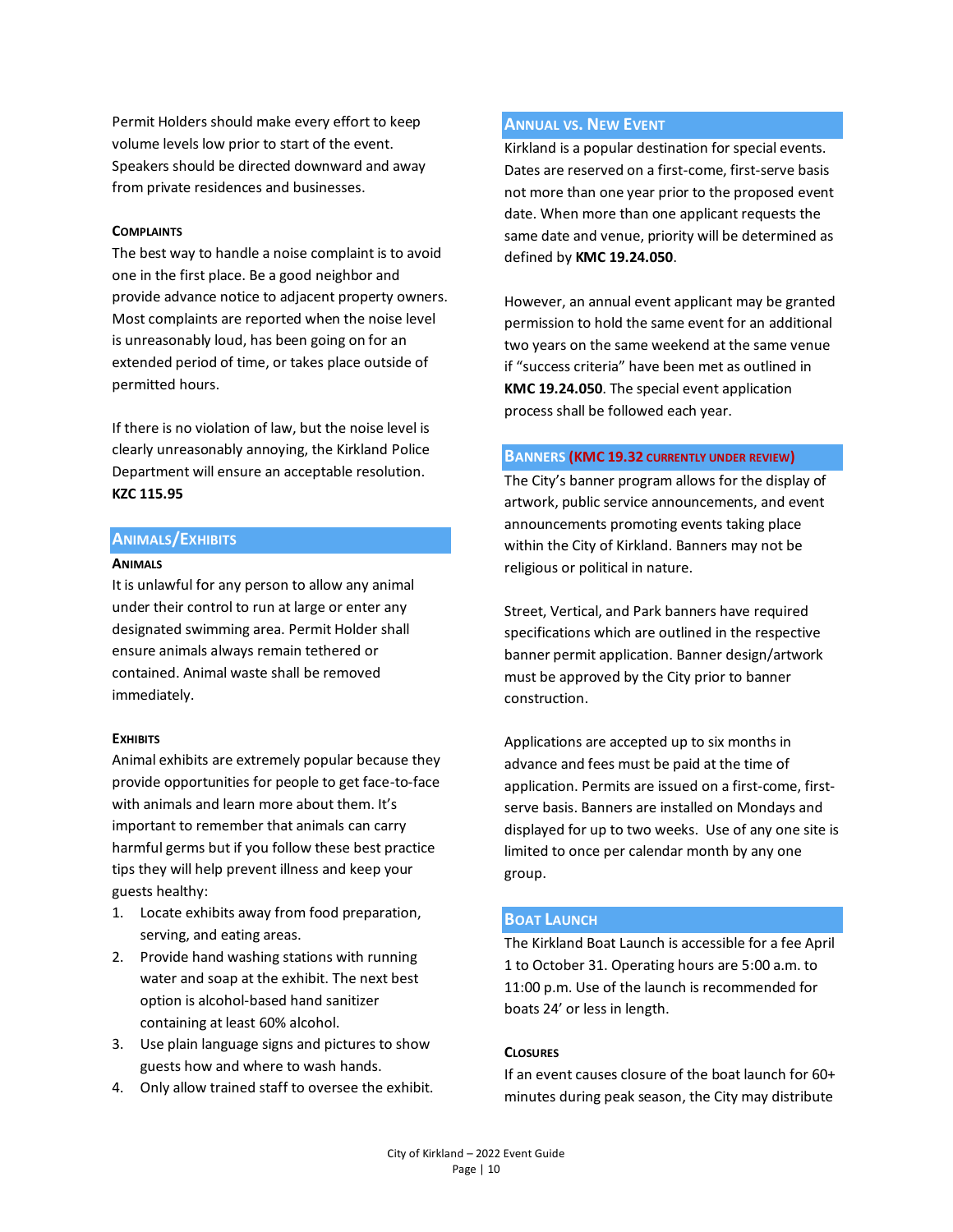"Boat Launch Closure" notification to current boat launch card holders. The Permit Holder will be billed for associated costs. In addition, Permit Holder shall post public notification signage one week prior to event.

#### **TRAILER PARKING**

A limited number of trailer parking stalls are located at Heritage Park on the corner of Market Street and Waverly Way – one block north of the boat launch.

## **CANCELLATION/CONTINGENCY PLAN**

Events may be cancelled for any number of reasons. These reasons may include, but are not limited to, failure to meet minimum staffing requirements, severe weather, bacteria related beach closures, water main breaks, etc. Permit Holders are encouraged to have a cancellation/contingency plan.

When creating a plan, consider how participants will be notified ahead of time or upon arrival, can the event be rescheduled, can the event take place using an alternate route or venue, will registration fees be returned.

City officials, designated to your event, will determine if contingency plans can be implemented based on the safety and welfare of event participants and impact to the public.

## **CROSS KIRKLAND CORRIDOR (CKC)**

The 5.75-mile Cross Kirkland Corridor (CKC) traverses Kirkland from the South Kirkland Park and Ride to the City's northern boundary in the Totem Lake District. When planning an event along the CKC, the following guidelines should be considered:

- The trail shall remain open to the public.
- Public notification signage is required at major access points one week prior to event.
- Timed events may not begin or end on the trail.
- Timed events may not travel out and back or use both directions of the same section of trail.
- Timed events may not cross NE 124<sup>th</sup> Street.
- Bicycle races are not allowed.
- Cones may be placed at entry and exit to establish lanes.
- Event staff shall lead participants and monitor trail by bicycle.
- Except for electric-assisted bicycles and wheelchairs, motorized vehicles are not allowed.
- Off-duty Kirkland police officers are required for traffic control at each street crossing.

## **DRONES**

The use of battery-powered, remote controlled drones may be approved through the permitting process. Drone operators must abide by the **Code of Federal Regulations Title 14 – Part 107** applicable to *commercial* drone use.

In addition, the following conditions will apply:

- Drone shall weigh no more than 10 lbs.
- Drone shall remain within 1,000 feet of operator's natural line-of-sight
- Daylight operations only
- Drone shall not travel faster than 50 mph
- Drone may not be operated over open-air assemblies of human beings

The following documentation is required:

- Remote Pilot Certificate
- Drone Registration Number
- Aviation Liability Insurance

## **EVENT CATEGORIES**

The Event Category determines the permitting application process and restrictions.

#### **COMMUNITY EVENT**

A special event designated as such by the City Council which is intended primarily for Kirkland residents, is free of an admission charge, is organized by a recognized Kirkland non-profit agency, and is intended to celebrate an important community holiday or tradition. Current Community Events include Celebrate Kirkland! 4<sup>th</sup> of July and Kirkland Winterfest.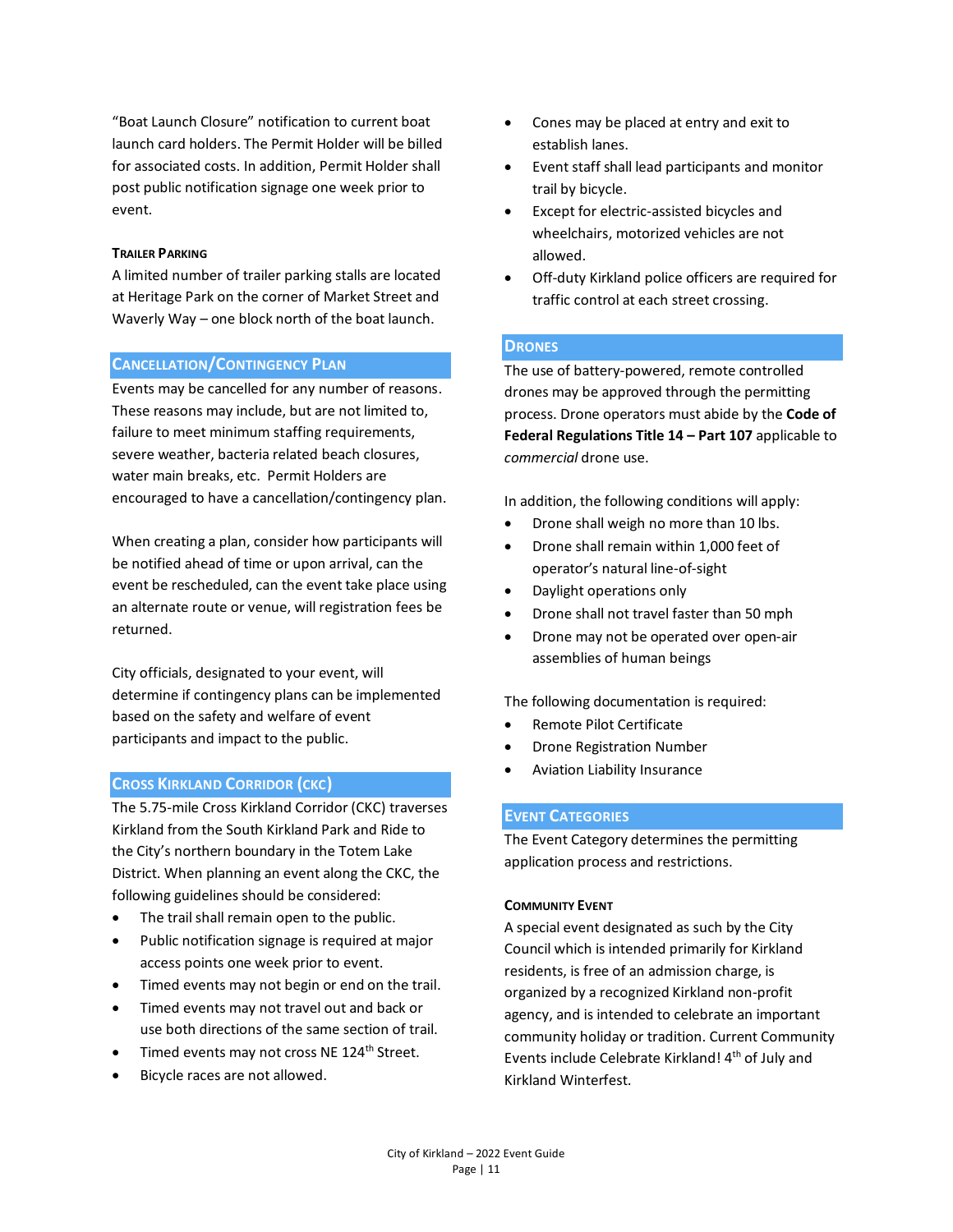#### **COMMUNITY PROGRAM**

An activity which is on-going in nature, open to the public and provided free of an admission charge, such as a weekly farmer's market or performing arts series such as the Kirkland Summer Concert Series.

#### **EXPRESSIVE**

This protected class of activities includes conduct for the sole or principal object of which is the expression, dissemination, or communication by verbal, visual, literary, or auditory means of political or religious opinion, views, or ideas and for which no fee or donation is charged or required as a condition of participation in or attendance at such activity. This does not include athletic events, fundraising events, or events intended for entertainment. See the "Expressive Activity" section of this guide for more information.

#### **FUNDRAISING EVENT**

An event held by a non-profit entity that is primarily for the purpose of fund-raising for the benefit of the sponsoring non-profit. Non-profit applicants must be exempted from payment of income taxes by Federal or state law and have been in existence for a minimum of six months preceding the date of application for a permit. Current proof of non-profit status is required.

#### **MAJOR EVENT**

Any event that causes the closure or limited use of streets, sidewalks, public parking, parks or other public venues normally accessible by the public or an event that causes significant impacts to the public.

#### **SMALL EVENT**

Events of one hundred or fewer people that do not have a significant impact on public property, and do not require City services.

#### **SUPPORTIVE EVENT**

Events whose purpose is to provide a positive community experience while also generating revenues to assist with the funding of Community Events and Community Programs.

#### **TOURISM EVENT**

Any event that furthers the City's economic development goals, is primarily intended to attract participants from out of the immediate area and is eligible to receive funding from lodging tax funds.

#### **EVENT OFFICIALS**

Designated Event Officials are decision makers with final authority to suspend, reschedule or cancel event activities.

An Event Organizer is any person who conducts, manages, promotes, organizes, aids, or solicits attendance at an event.

A Certified Race Director is a person who has successfully completed an educational program and received nationally recognized credentials showing the recipient has the knowledge required to conduct safe events for rides, runs, walks, and swims.

#### **EXPRESSIVE ACTIVITY**

When a permit is sought for an expressive activity such as a march, demonstration, or rally the following exceptions apply:

- 1. Where street closures and cost recovery are not required, fees shall be limited to the cost of processing the permit application.
- 2. Insurance requirements may be waived if the cost of obtaining insurance is financially burdensome.
- 3. Where event activities require temporary street closures or cause other significant adverse impacts resulting in the need for City services in the interest of public health, safety, and welfare the permit may be conditioned upon payment of actual, direct costs incurred by the City to a maximum of five hundred dollars.

Event Officials are required to comply with all local, state and Federal laws and regulations governing public safety and health.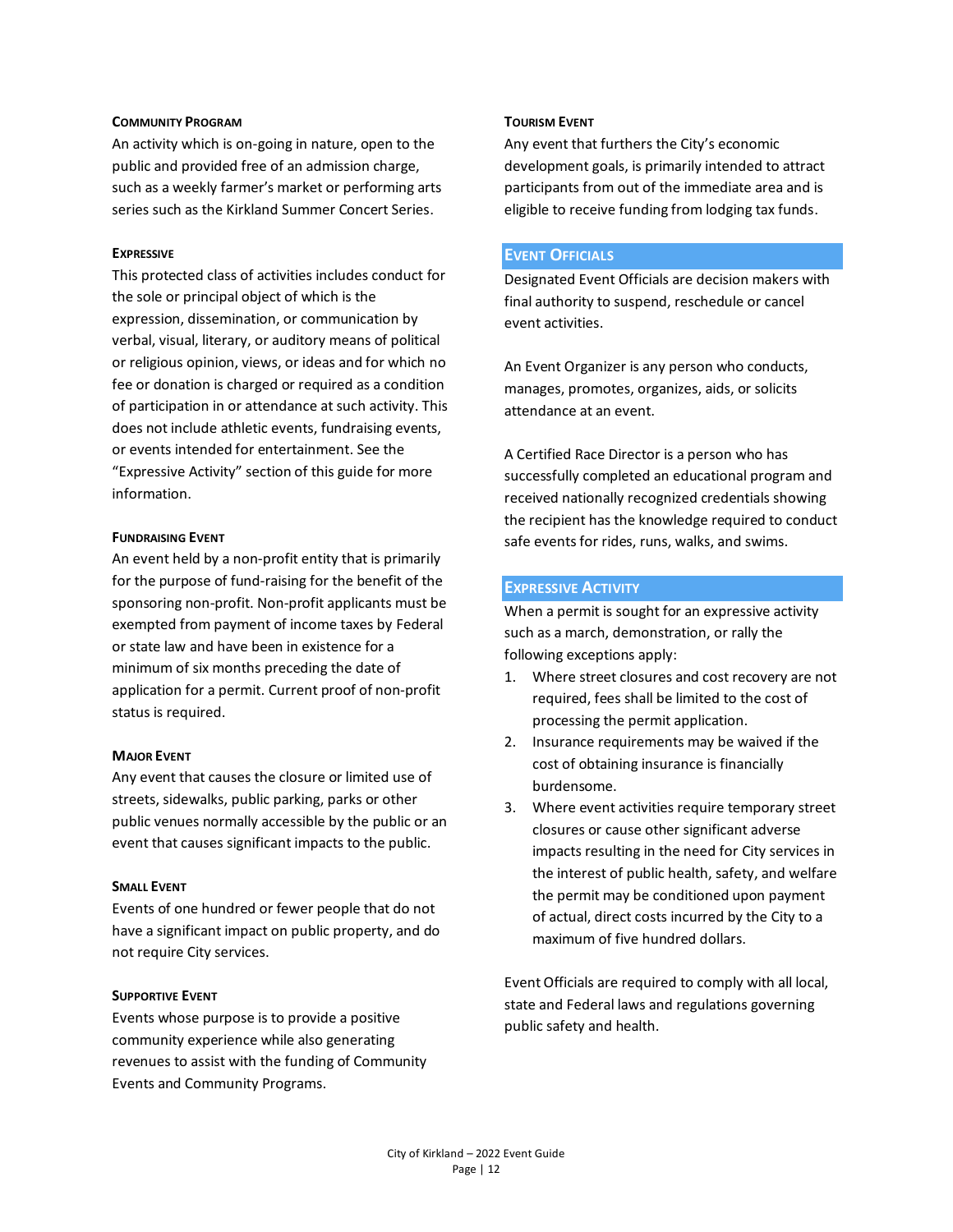## **FEES**

A cost estimate for your event will be provided, by way of an Event Invoice, after a complete application has been submitted and reviewed by the SET. Permits will not be issued until fees have been paid.

#### **APPLICATION FEE**

A non-refundable application fee is due at the time of application. All other fees, including: event permit, auxiliary permits, staff, equipment, and other miscellaneous fees are based on overall impact and requirements of the event. The Fee Schedule is included at the end of this guide.

#### **EVENT PERMIT FEE**

The event permit fee may be waived for Small Events, unless merchandise or services are offered for sale or trade to the public in which case the fee is required.

## **EVENT WITH NON-PROFIT BENEFICIARY**

For events in which benefits to recognized charitable organizations are a significant component, staff time and costs associated with day of event activities shall be charged based on the City's published Fee Schedule.

For all other events, staff time and costs incurred with day of event activities shall be for the full amount of costs incurred by the City in connection with the event, including indirect costs of staff time such as benefits, and all overhead costs associated with the position.

#### **EXPRESSIVE EVENTS**

Certain fees shall not be imposed when prohibited by the First or Fourteenth Amendments to the US Constitution or Articles 1, sections 3, 4, 5 or 11 of the Washington State Constitution. Political or religious activity intended primarily for the communication or expression of ideas shall be presumed to be a constitutionally protected event. Other factors may be considered when evaluating whether an event is exempt from fees. Fee exemptions do not apply to other necessary permits or public safety services.

## **FIRE BIN/BURN BARREL/BON FIRE**

#### **PERMITS**

International Fire Code (IFC) Permits are required for fires. Permit applications must be submitted along with a detailed site map. See the "Site Map" section of this guide for requirements.

#### **STAFFING**

A minimum of one designated, identifiable, monitor must always be present when fire is burning. Two monitors are required for bon fires.

#### **EXTINGUISHER**

One portable fire extinguisher or other means for extinguishing flames must accompany each fire. Extinguishers shall be water based or other as identified in the IFC Permit.

## **FIREWORKS/PYROTECHNICS**

#### **PERMITS**

An International Fire Code (IFC) Permit is required for performance and proximate theatrical fireworks. Consumer fireworks are strictly prohibited. Permit applications must be submitted along with a detailed site map. The applicant should also provide copies of permits obtained from other county/state agencies.

#### **STAFFING**

Due to the high-risk nature of fireworks, Permit Holders are required to hire and pay for dedicated Kirkland Fire Department support.

When the pyrotechnic platform is located on Lake Washington, Permit Holders are also required to pay for King County Marine Patrol perimeter control.

When staffing conditions are required, arrangements will be made by the City and paid for by the Permit Holder.

#### **FIRST AID/SAFETY PLAN**

Emergencies will happen and it's important that event personnel are prepared to handle them. Event staff should always call 9-1-1 first for medical emergencies, then report to the event organizer.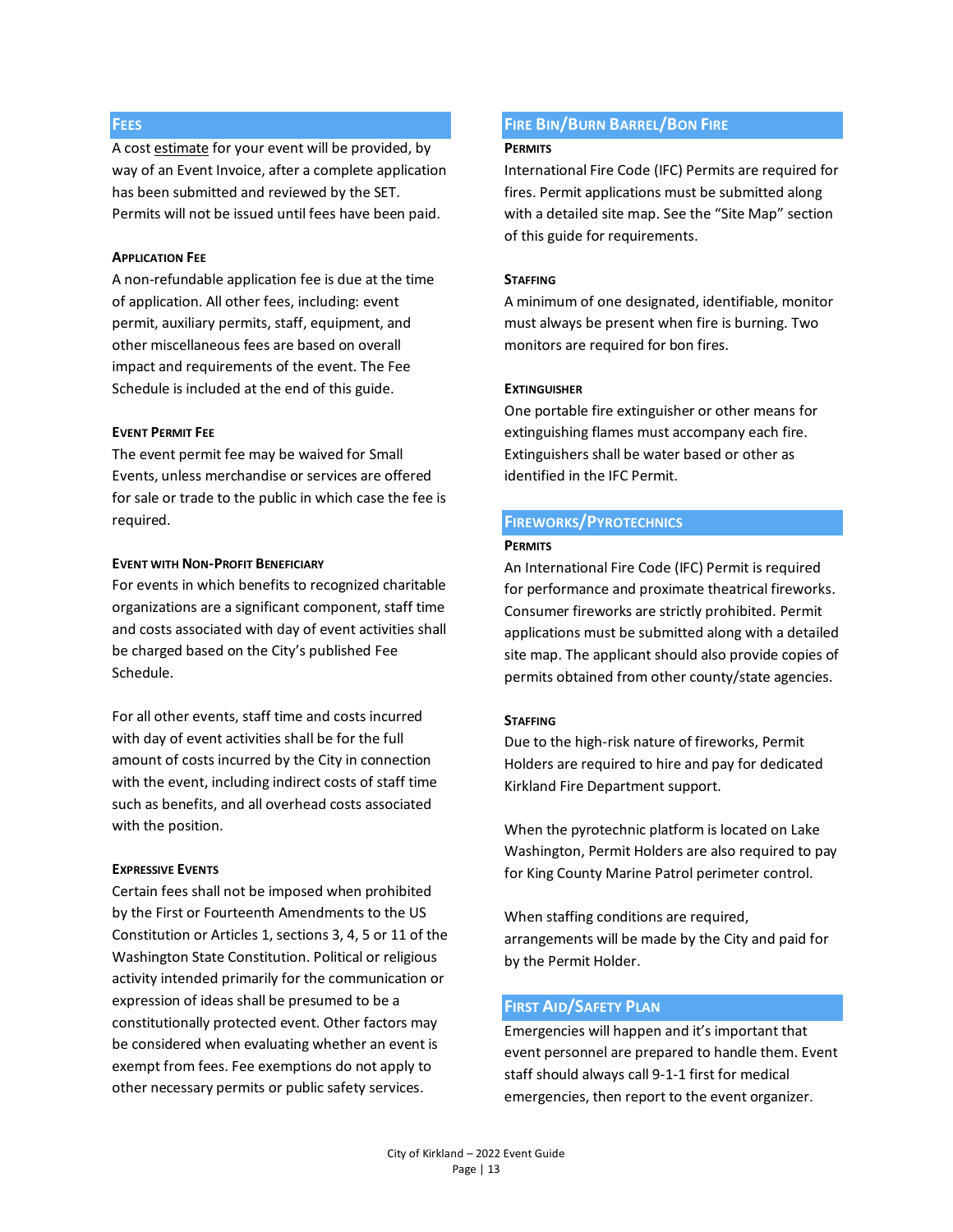Applicant's safety plan and map must include:

- Emergency Command Center Location.
- Primary and Secondary Event Officials Identify those who have authority to cancel and/or modify event activities, along with day of event contact information.
- On-site Medical Equipment and Support Include number and location of first aid kits/ stations, heating/cooling stations, aid vehicles, number of medical personnel, number and location of fire extinguishers, etc.
- Water Safety When Lake Washington will be accessed for the event, include: course, zones, lifeguards, rescue vessels, SUP boards, kayaks, jet skis, King County Marine Patrol, aid car, extraction point (should be clearly marked on event day w/ bright flagging), etc. See American Lifeguard Association Guidelines for additional safety measures.
- Risk Factor Thresholds Identify thresholds which will result in cancellation of an activity or entire event. Examples include: wind speed, lightning, poor air or water quality, water main break, police activity, serious injury/fatality, fire/explosion, etc.

## **Use the following information to help determine which level of medical services is appropriate:**

| Anticipated          | Concert or                                                                                       | <b>Athletic</b>                                                                           | Parade                                                                                           |
|----------------------|--------------------------------------------------------------------------------------------------|-------------------------------------------------------------------------------------------|--------------------------------------------------------------------------------------------------|
| <b>Crowd Size</b>    | <b>Festival</b>                                                                                  | Event                                                                                     |                                                                                                  |
| Less than<br>2,500   | <b>Basic First</b><br>Aid and CPR                                                                | First Aid<br>Station with<br>licensed<br>medical<br>staff, aid car,<br>and mobile<br>team | <b>Basic First</b><br>Aid and CPR                                                                |
| $2,500 -$<br>15,000  | <b>First Aid</b><br>Station with<br><b>CPR/First Aid</b><br>certified<br>staff                   | N/A                                                                                       | <b>First Aid</b><br>Station with<br><b>CPR/First Aid</b><br>certified<br>staff                   |
| $15,000 -$<br>50,000 | <b>First Aid</b><br>Station with<br>licensed<br>medical<br>staff, aid car,<br>and mobile<br>team | N/A                                                                                       | <b>First Aid</b><br>Station with<br>licensed<br>medical<br>staff, aid car,<br>and mobile<br>team |

Kirkland Fire Department personnel and equipment may be hired upon request.

## **FLOOD LIGHTS**

When security lighting is required the Event Organizer must select, place, and direct light sources so that glare produced by any light source does not extend to adjacent properties or to the right of way. Outdoor lighting used for security purposes or to illuminate walkways, roadways, equipment staging, and parking lots may remain on after 10:00 p.m. provided the following are met:

- 1. Light fixtures are mounted to a maximum of 12' high, and;
- 2. The maximum mounting height of ground mounted light fixtures in open air parking areas is 20'.

## **FOOD/BEVERAGES**

**FOOD TRUCK (MOBILE FOOD PREPARATION VEHICLE)** Operators of vehicles equipped with appliances that produce smoke or grease-laden vapors or utilize LPgas systems or CNG systems are required to obtain an IFC Permit and pass an inspection.

A valid operational permit, along with a passed inspection report, issued by any King County Fire Agency will be accepted provided that the vehicle and appliances are maintained in accordance with conditions of the permit. **KMC 21.20.030(g), IFC 105.6.30**

Food trucks shall be parked a minimum of 10 feet from buildings, structures, other vehicles and in consideration of heat venting related to overhang, such as tree branches. Fire lanes and connections to buildings and hydrants must always be kept clear.

## **FOOD BOOTH/STALL**

Booths/Stalls with cooking equipment shall be positioned no less than 25 feet away from trees and flammable vegetation.

#### **FIRE EXTINGUISHER REQUIRED**

One fire extinguisher with a minimum rating of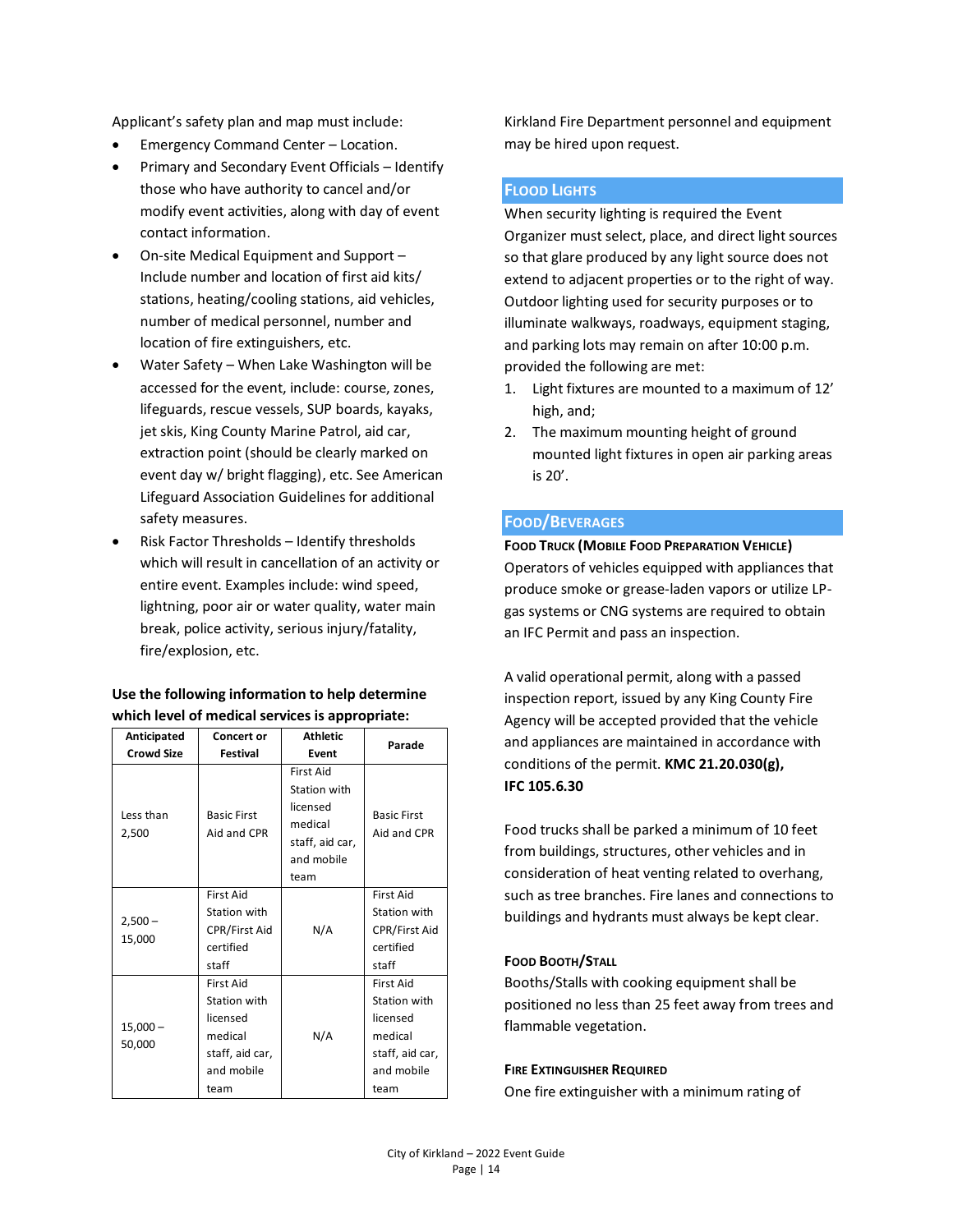2A:10BC and one with a minimum rating of 40BC are required.

## DEEP FAT FRYING

Operations with deep-fat fryers, a UL listed Class K fire extinguisher is required.

#### **PROPANE STORAGE**

Flammable or combustible liquids and LP gas shall not be stored in the booth/stall, nor less than fifty feet from the booth/stall.

## **CONTAINMENT & DISPOSAL OF FATS/OILS/GREASE (F.O.G.), WASTEWATER, AND DEBRIS**

- 1. Vendors are required to remove their own fats, oils, and grease (F.O.G.). When arranged in advance, vendors may use City-provided barrels to dispose of F.O.G., service fees will be charged to Permit Holder.
- 2. All wastewater must be discharged to the sanitary sewer system or contained and removed from the site. If sanitary sewer discharge is planned, you must request a Safe-T temporary sanitary sewer manhole cover. A service fee will be charged to the Permit Holder.
- 3. Charcoal, grease, and other debris shall not be dumped in waste receptacles or restroom facilities.
- 4. It is unlawful to discharge or cause to be discharged the following, but not limited, to the public sanitary sewer system per **KMC 15.36.030**:
	- a. Wastewater containing F.O.G. in excess of 100 parts per million = 1 teaspoon per 13 gallons of water shall not be discharged to the public sewer system.
	- b. Any food particles that have not been properly shredded so that 100% will pass a  $3/8$ -inch sieve and 75% will pass a  $\frac{1}{4}$  inch sieve are prohibited.

If a violation is found, permit holders will be fined and charged for cleaning costs associated with prohibited discharges.

#### **COMPOST CONTAINERS**

Vendors must use Cedar-Grove approved compostable food service-ware. Compostable means the product may be disposed of in food waste containers. Compostable products can be found at: **[http://cedar-grove.com/compostable/accepted](http://cedar-grove.com/compostable/accepted-items/)[items/](http://cedar-grove.com/compostable/accepted-items/)**. Styrofoam containers are not allowed. For events serving drinks only, plastic cups may be used as they are recyclable.

Also see the "Health Department" for permit requirements, "Tents/Canopies/ Bouncy Toys" for temporary structure heat source requirements, "Storm Water Pollution Prevention" for discharge violations, and "Waste/Sanitation Plan" for containment and disposal requirements.

## **FREE SPEECH**

At special events conducted on public property, individuals can circulate and hand out leaflets, gather initiative or petition signatures, play acoustic instruments and engage in other forms of free speech without a permit. However, if an individual or group wants to operate or use any loudspeaker or sound amplification device that can be heard 50 feet or more from the source or set up a table or booth, then a permit is required.

Individuals or groups cannot interfere with the rights of others to enjoy an event, park, public sidewalk or interfere with pedestrian or auto traffic, or violate other laws. Individuals and groups also cannot interfere with permitted events such as concerts, performances or programs held in parks or on public property.

If the need arises, Event Organizers are encouraged to contact the Special Projects Coordinator for assistance with free speech protocol.

## **GAMBLING**

Bingo, raffles, amusement games, punchboards, pull tabs, and fundraisers are permitted with certain restrictions: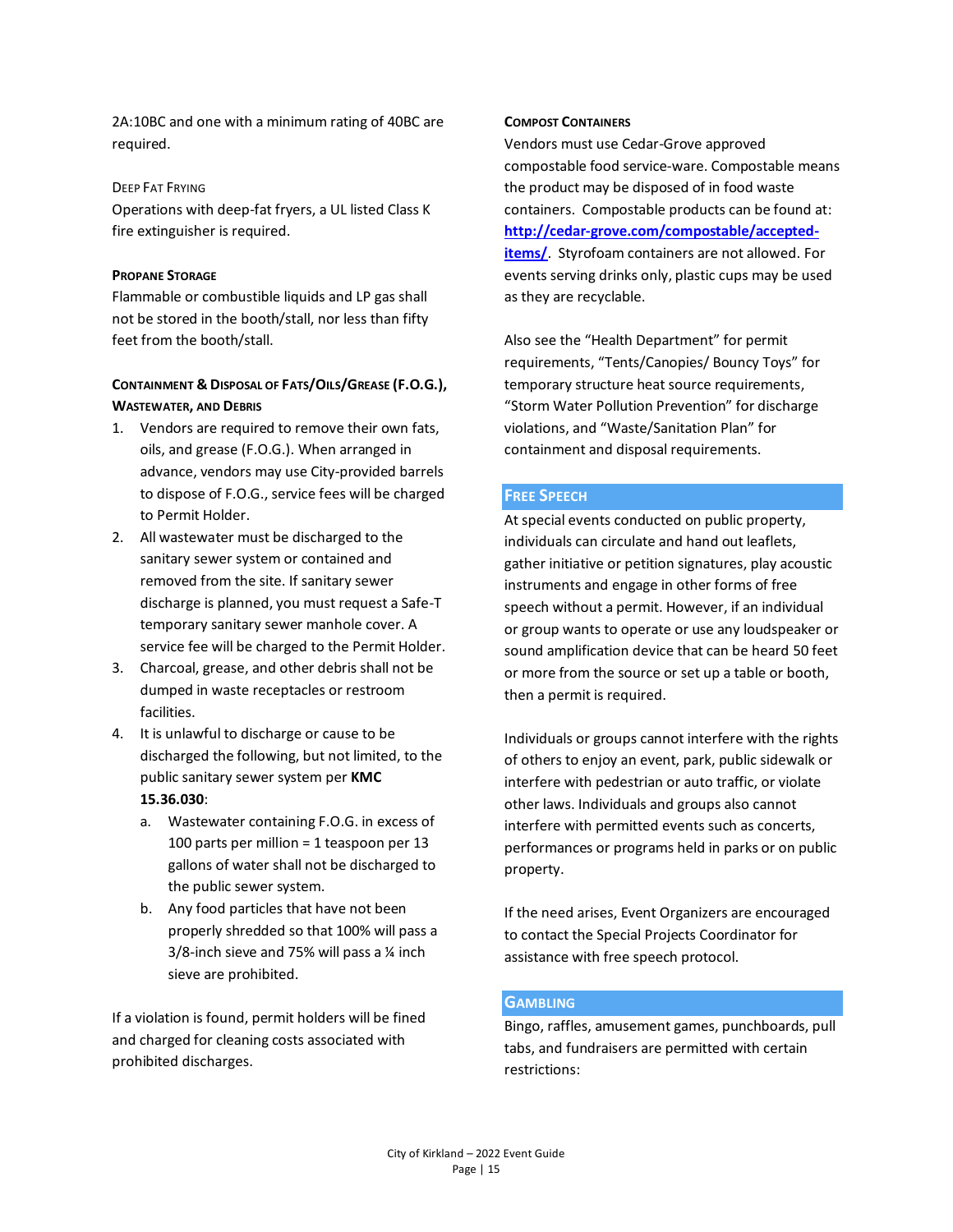- 1. Applicants must file a Notice of Intention to Conduct Non-Prohibited Gambling Activities form and copy of their state gambling license no less than 45 days prior to event day.
- 2. Gambling tax ranges from 2% 11% of gross receipts.

#### **Gambling is not allowed under a Park Use Permit.**

## **GRANTS FOR TOURISM**

Applicants may apply for funding if the proposed event increases or attracts tourism, generates overnights stays or daytrips, provides for community or business connections, or if the event takes place during the shoulder season (October - May). The grant application process starts in June and ends in August when applicants are notified regarding allotments for the following year. For more information, search "Tourism Funding" at **[www.kirklandwa.gov](http://www.kirklandwa.gov/)**.

#### **HEALTH DEPARTMENT**

Most food and beverage related operations require additional permits. If food or beverages will be sold or distributed, Event Organizers must contact the Health Department - [Seattle & King County](https://kingcounty.gov/depts/health.aspx) to discuss their event.

Event Organizers are responsible for communicating rules and regulations to participating organizations, vendors, and persons. It is also the Event Organizer's responsibility to ensure every vendor has obtained the required permits for their operations and that all activities associated with the preparation and dispensing of food/beverages meet all applicable codes and laws as regulated by **WAC 246.215**.

Written documentation must be filed with the City showing permit requirements have been met.

## **INFLATABLE BOUNCERS/AMUSEMENT RIDES PERMITS**

International Fire Code Operational Permits (IFC) are required for inflatable amusement structures. IFC permit applications must be submitted along with a

detailed site map and a fabric flame retardant certificate.

Permit Holders are required to contract with an approved L & I vendor to provide equipment, installation, and staffing to supervise use of equipment for the duration of the event. A list of certified amusement ride operators can be found at: **[https://lni.wa.gov.](https://lni.wa.gov/licensing-permits/other-licenses-permits/amusement-ride-safety-permits-and-inspections/certified-amusement-ride-operators)**

In addition, the following industry best practices should be adhered to:

- 1. No less than one operator per unit under fifteen feet tall and two operators per unit over fifteen feet tall shall be present to monitor equipment while in use.
- 2. Do not exceed manufacturer's requirements for maximum loads.
- 3. Follow the manufacturer's requirements regarding maximum number and size of riders.
- 4. Follow the manufacturer's requirements for anchoring with ground weights. If stakes must be used for anchoring, you must notify the Special Projects Coordinator to request special consideration.
- 5. Do not use equipment in wind speeds that exceed the manufacturer's recommendations. Inflatable units should be unloaded and deflated when wind speed exceeds 25 mph.

#### **INSPECTIONS**

Pre-Event inspections are carried out by appropriate agencies generally one hour prior to public event hours, giving the Event Organizer time to resolve any identified issues. If issues cannot be resolved in a timely manner, activities may be cancelled and/or permits may be revoked.

Post-Event inspections take place following event load-out. If the Permit Holder fails to comply with cleanup requirements, the Permit Holder may be billed for cleanup, lost parking revenue, etc.

## **INSURANCE & ENDORSEMENT**

Applicants must procure and maintain the following for the duration of the Event: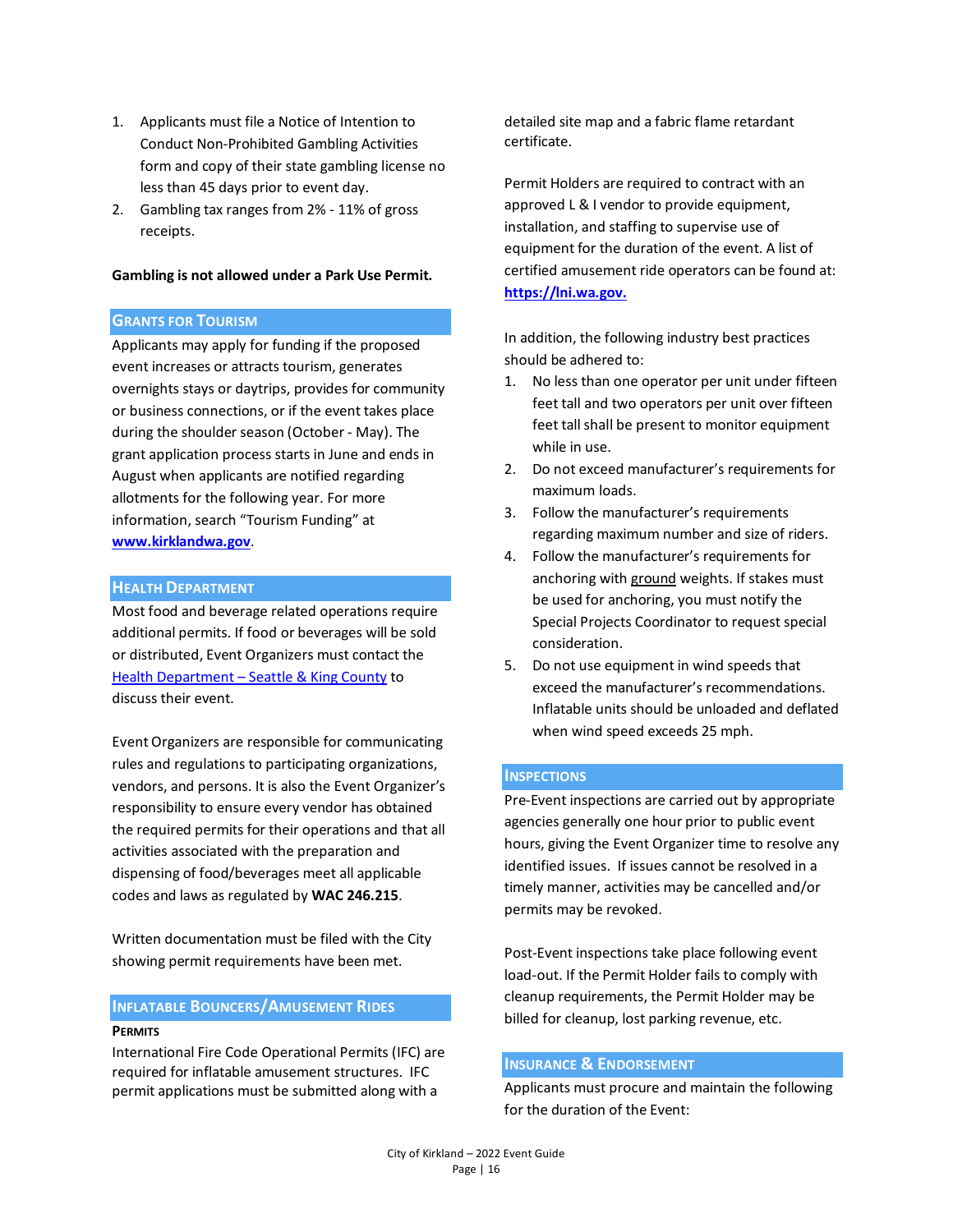- Insurance against claims for injuries to persons or damage to property which may arise from or in connection with the Event.
- The policy should be written on an occurrence basis, for a period of not less than twenty-four hours prior to the event and extending for a period not less than twenty-four hours following the completion of the event.
- Contain a provision prohibiting cancellation of the policy, except upon thirty days written notice to the City of Kirkland.

Applicant shall provide a certificate of insurance evidencing:

- General Liability insurance covering the Event, participants, and contractual liability.
- City of Kirkland shall be named as an insured on applicant's General Liability insurance policy. **The Additional Insured Endorsement must be on ISO Form CG 20 12 or CG 20 26 or equivalent or it will not be accepted.**
- The General Liability insurance shall be written with limits of no less than \$1 million each occurrence and \$2 million general aggregate.

The insurance policy shall contain, or be endorsed to contain, that the applicant's insurance coverage shall be primary insurance as respects to the City. Any insurance, self-insurance, or insurance pool coverage maintained by the City shall be in excess of the applicant's insurance and shall not contribute with it. Insurance is to be placed with insurers with a current A.M. Best rating of not less than A: VII and authorized to do business in the State of Washington. It is recommended that all subcontractors and concessionaires include the applicant as an additional insured under their policy.

Documentation must be filed with the City no less than 14 days prior to the event. **Permits will not be issued until all insurance requirements have been received, verified, and approved.**

**EVENTS WITH DRONES – ADDITIONAL REQUIREMENTS** In addition to General Liability, Events approved for drone operations shall procure and maintain, for the duration of the Event, aviation liability insurance. The City shall be named as an additional insured on Permit Holder's aviation liability insurance policy. The aviation liability insurance shall be written with limits no less than \$1 million each occurrence and \$1 million general aggregate.

#### **EVENTS WITH ALCOHOL – ADDITIONAL REQUIREMENTS**

In addition to General Liability, Events approved for the service of alcohol, whether sold or not, shall procure and maintain for the duration of the Event, Liquor Liability insurance in the amount of \$1 million each occurrence and \$1 million general aggregate. The City is to be named as an additional insured on Liquor Liability insurance. Host Liquor Liability coverage may be substituted when alcohol is consumed and not sold during the Event with the prior written approval of the City.

## **LIFEGUARDS/OPEN WATER**

Open Water Safety Plans must follow USA Triathlon (USAT) open water safety regulations, except for lifeguard to swimmer ratio which shall be no less than one lifeguard to every 25 swimmers in the water. When required as part of a water safety plan, lifeguards with current Red Cross certification and open water experience must be hired by the Permit Holder. City of Kirkland lifeguard personnel may be hired upon request.

In addition, events held in whole or in part on Lake Washington may be required to utilize King County Sheriff's Office Marine Unit vessels and personnel for perimeter control.

See the "First Aid/Safety Plan" section of this guide for additional requirements.

#### **MOORAGE**

The Marina Park Dock is a year-round marina which offers a commercial tour dock, 70 uncovered moorage slips of which select slips include power.

#### **RESERVING SPACE**

While reservations are not typically accepted, special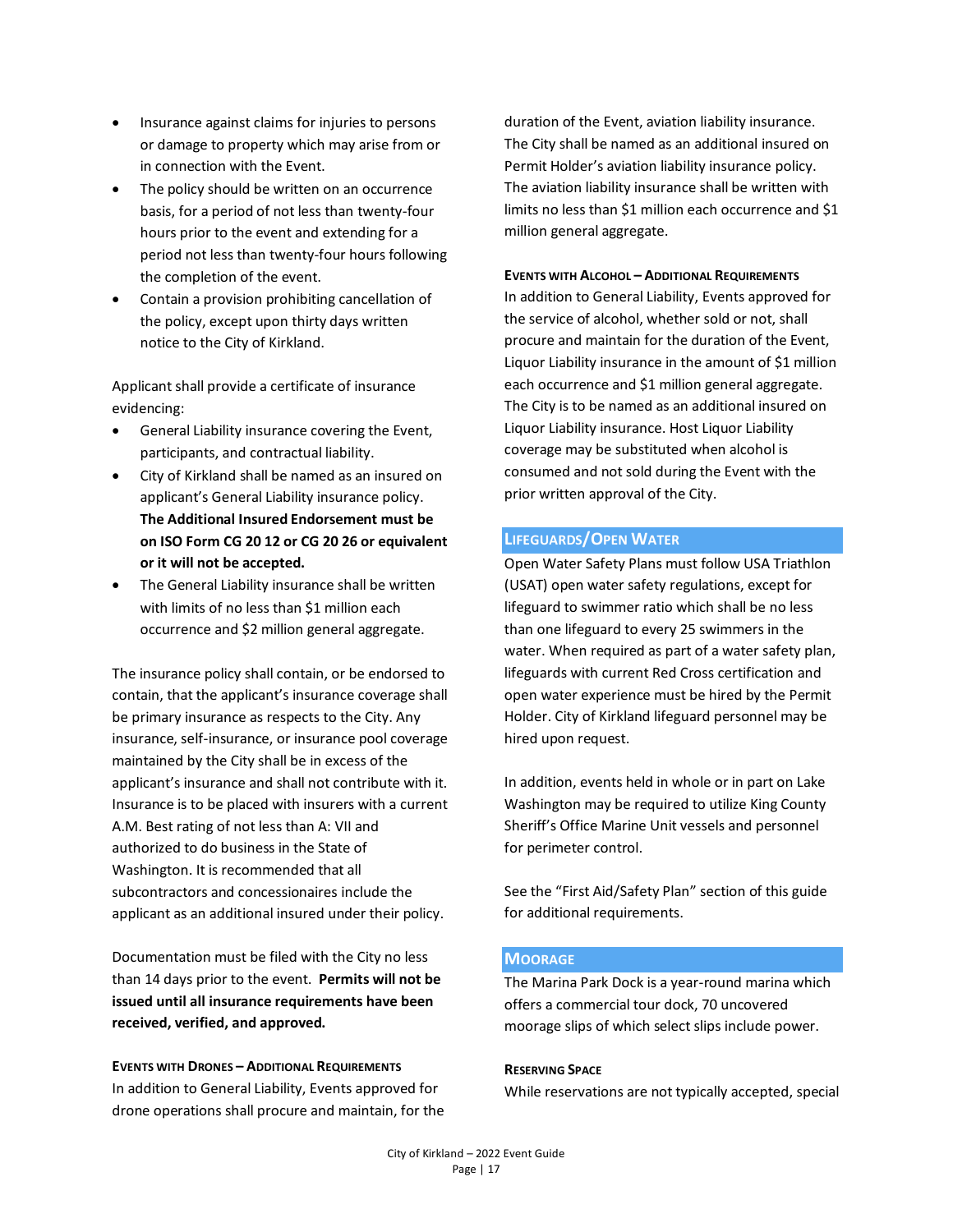arrangements may be made for event needs. Standard moorage rates do not apply.

#### **BOAT SALES**

On-site boat sales are strictly prohibited. Boat shows may be permitted when the actual purchase transaction is done at the company's retail site. 'For Sale', purchase price, and other similar signs may not be posted or made visible from outside the vessel.

For more information, search "Marina" at **[www.kirklandwa.gov](http://www.kirklandwa.gov/)**.

#### **NOTIFICATION & NEIGHBORHOOD IMPACT SURVEY**

Events impact people who live and work in Kirkland. Many residents and businesses participate in events, but many do not. The public notification process is intended to help mitigate impacts to the community.

All events require some degree of public notification. The SET will determine the extent of community outreach each event requires. Examples include:

- *Neighborhood Impact Survey* required for events using a new route or footprint. The survey involves notifying businesses and residents, adjacent to the event venue/route, of potential impacts and providing them with an opportunity to comment about the proposed event. Results of the survey will be addressed by the City through the application process.
- *Direct Notification* written notice for those significantly impacted by event activities such as adjacent residents, businesses, churches, and other stakeholders.
- *General Public Notification* traffic alert printed in a local widely-distributed publication and electronic variable message boards are required for events which close streets or cause other significant impacts.

Notification should include event name, date, street closures, and timeframe of expected impacts, alternate routes/detours, special instructions, event contact name, and phone number. Prior to

distribution/publication, a draft copy of each notice must be pre-approved by the City.

Event Organizers are required to complete direct and general notification no less than two weeks in advance of the event.

#### **PARK FACILITIES**

#### **CITY VENDORS**

The City of Kirkland Parks Department contracts with recreational and food/beverage vendors to provide services in City parks each year. City vendors and their customers shall be allowed access at all times.

#### **PARK RULES**

In order to preserve park environments, Event Organizers shall observe the following regulations:

- 1. Vehicle displays are restricted to the roadway.
- 2. Vehicles may not be driven upon any park property including lawns, pathways, sidewalks, or other walkways for which the primary use is pedestrian travel.
- 3. Event animals must be contained or kept on leash at all times. Waste should be removed immediately.
- 4. Staking equipment is strictly prohibited in parks with irrigation systems.
- 5. Park facilities will be inspected before and after each event. Permit Holders will be responsible for any damage.

#### **PARK LANE**

To ensure public safety for citizens, business operators and visitors, special event activities conducted along Park Lane shall ensure emergency access is maintained at all times.

Event footprints must abide by the following:

- Maximum capacity is 37 10'x10' canopies between Lake Street and Main Street.
- A 20-foot emergency access lane shall be maintained at all times.
- Fire lane emergency access to within 150 feet of all buildings.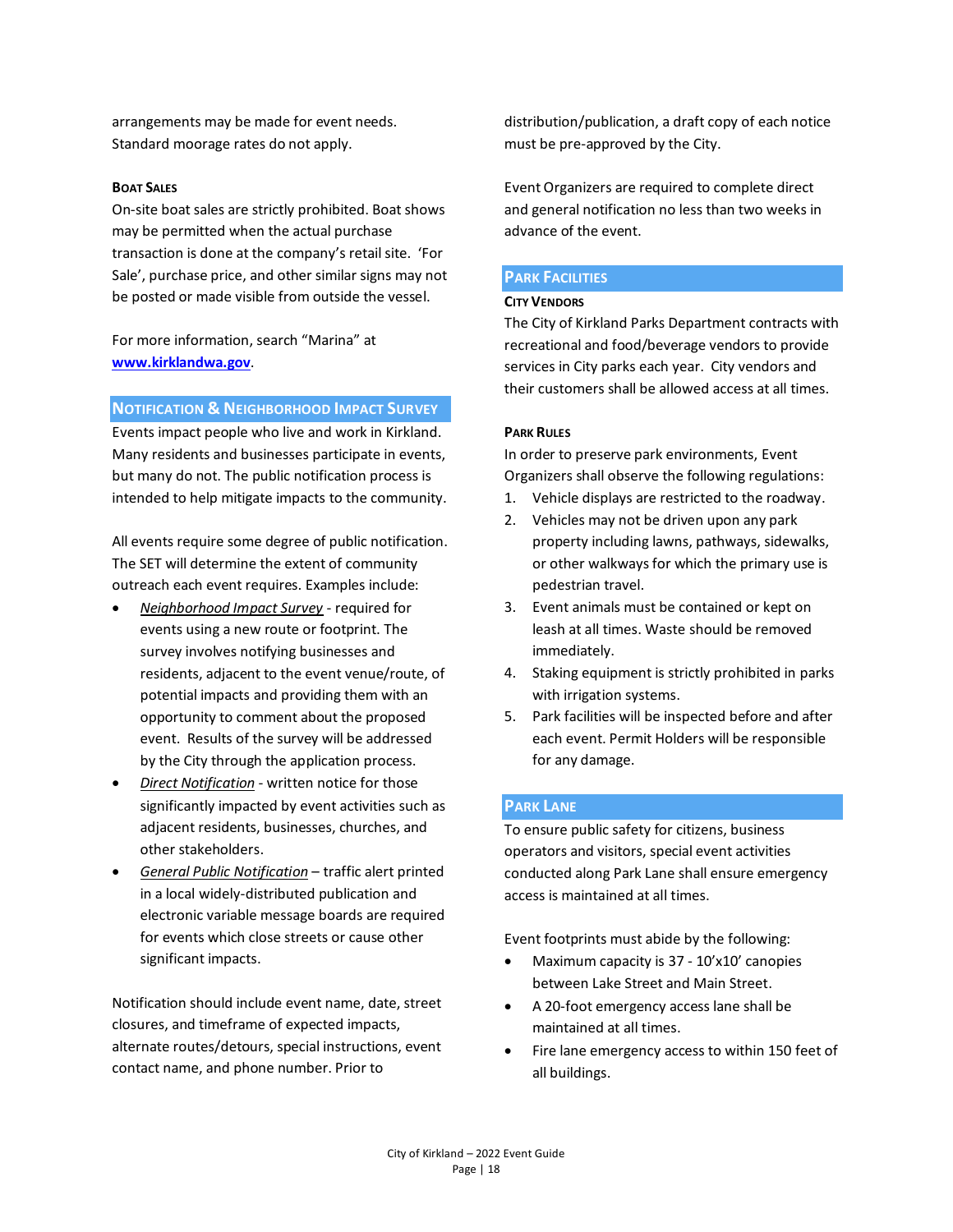- Hydrants and fire protection connections shall remain clear at all times.
- Access and egress shall be maintained at all times.
- Minimum separation of tent/canopy from any building shall be 20 feet.
- A 12-foot break is required every 700 square feet.

## **PARKING**

Public parking areas should remain available for the general public. Event Organizers are expected to make parking arrangements with private lots for event personnel, vendors, sponsors, etc. In some situations, shuttling services may be required at the expense of the Permit Holder to minimize impacts on general parking and traffic circulation in the vicinity of the event.

#### **PARKING PLAN**

The plan should outline where event personnel, vendors, volunteers, and sponsors will park. In addition, if proximate parking cannot support anticipated event attendance, how the event will accommodate those needs.

Plans should encourage alternate forms of transportation, such as: carpool, walk, bike, or bus. A link to **[http://tripplanner.kingcounty.gov](http://tripplanner.kingcounty.gov/)** should be included in event marketing materials.

Event Organizers should accommodate space for temporary bicycle parking racks adequate for the size of the event. In some situations, bike parking racks may be required at the expense of the Permit Holder to encourage alternate forms of transportation.

Event Organizers should also promote the "Guide to Public Parking in Downtown Kirkland" which can be downloaded at **[www.kirklandwa.gov/parking](http://www.kirklandwa.gov/parking)**.

## **PERMITS**

The SET may condition the issuance of event permits concerning the time, place and manner of the event, and such requirements as are necessary to protect the safety and rights of persons and property, and the control of traffic.

The issuance of an event permit does not relieve any person from the obligation to obtain any other permit or license required pursuant to the Kirkland Municipal Code or any other applicable law.

## **TYPES OF EVENT PERMITS**

#### SMALL EVENT PERMIT

This permit is issued for events of one hundred or fewer participants that do not have a significant impact on public property or facilities, and that do not require the provision of City public safety services.

## SPECIAL EVENT PERMIT

This permit is issued for major public events that cause the closure or limited use of streets, sidewalks, public parking, parks or other public venues normally accessible by the general public.

## PARK USE PERMIT

This permit is issued for events that occur exclusively in public parks, are open to the public, provided free of an admission charge, and do not include financial transactions of any kind.

## COMMUNITY PROGRAM PERMIT

This permit is issued for activities of an on-going nature which are open to the public and provided free of an admission charge, such as a weekly farmer's market or performing arts series.

## **OTHER PERMITS**

## IFC PERMIT

International Fire Code Operational Permits (IFC) are required for activities that have potential to restrict fire access, block access to hydrants and other connections, involve tents, canopies, air supported structures, bouncy houses, fires, fireworks, food trucks, or amusement buildings, etc. **KMC 21.74. KMC 21.20.030**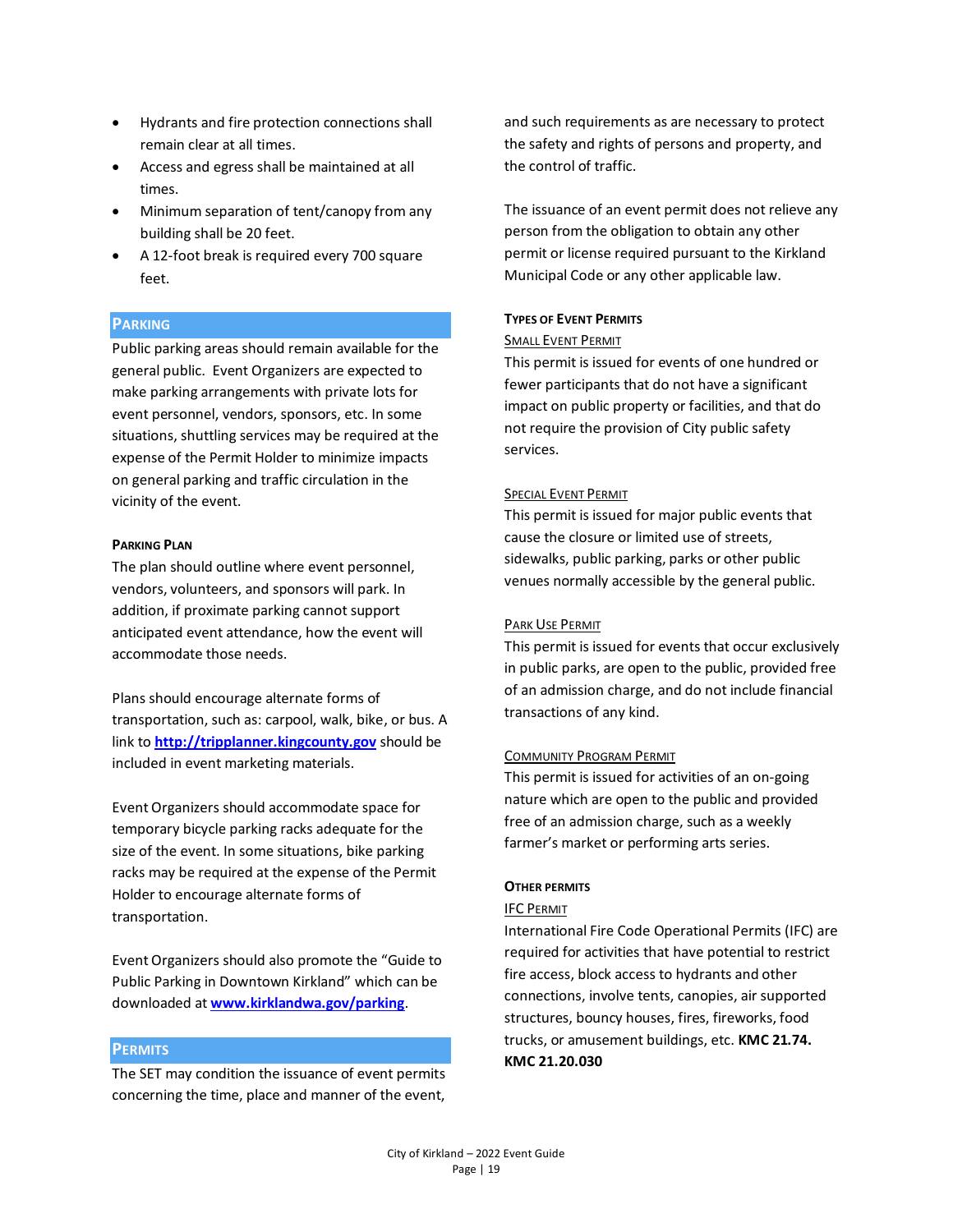#### ELECTRICAL PERMIT/GENERATOR

An Electrical Permit may be required for temporary power installations for use during carnivals, festivals, fairs, temporary lighting of streets, or other approved uses (e.g. trailer mounted generator or generators that are not cord and plug connected). **KMC 21.06.370**

## **DISPLAY OF PERMITS**

A copy of each permit shall be displayed at the event site.

Permits are typically issued one week prior to the event. *Permits may be summarily revoked at any time when by reason of disaster, public calamity, riot or other emergency the City determines safety of the public or property requires such revocation.* 

## **POTABLE WATER**

Where potable drinking water is available, Permit Holders may use existing connections. An access fee may be charged depending on event requirements.

## **POWER**

Permit Holders may use existing power connections at their own risk. A backup power source is strongly recommended as the City is not responsible for power failures and staff will not be available to respond immediately to power related issues.

## **TEMPORARY GENERAL WIRING**

Power sources provided by the Event shall be selfcontained and comply with the National Electrical Code. Ground-fault protection for personnel on all temporary wiring installations is required.

All extension cords shall be grounded. Flexible cords/cables shall be protected from accidental damage. Sharp corners and projections shall be avoided. Where passing through doorways or other pinch points, protection shall be provided to avoid damage. Where cords and/or cables cross public walkways, channel cable protectors must be used, or cords may be supported at a height of no less than 8 feet.

Cable assemblies shall be supported in place at intervals that ensure they will be protected from physical damage. Support may include cable ties, straps or similar type fittings installed so as not to cause damage.

Generators shall be separated from temporary structures, tents and canopies by a minimum of twenty feet and be isolated from contact with the public by fencing, enclosure or other approved means.

## **RAFFLE/DRAWINGS**

A raffle is an activity where a charitable or nonprofit organization sells tickets and awards prizes based on a drawing. All net proceeds from a raffle must be used for the organization's stated purposes. Private citizens and commercial businesses cannot offer a raffle.

## **Raffles are not allowed under a Park Use Permit.**

## **RESTROOMS**

Events are required to provide sufficient restroom facilities for attendees. When on-site facilities are insufficient, the Permit Holder must arrange and pay for temporary portable units to be delivered and removed within the permitted timeframe.

The total number of units should be based upon the maximum number of attendees during peak periods with no less than ten percent of the facilities ADA accessible. A minimum of one portable toilet for every 250 people is recommended.

#### **PORTABLE UNIT MAINTENANCE**

Permit Holder is required to provide paper supplies and maintain portable units at all times.

#### **PARK FACILITIES MAINTENANCE**

Permit Holder has two options for service:

#### Option 1 – City Maintained

Park Maintenance will service City owned restrooms and waste bins within park areas. Labor charges are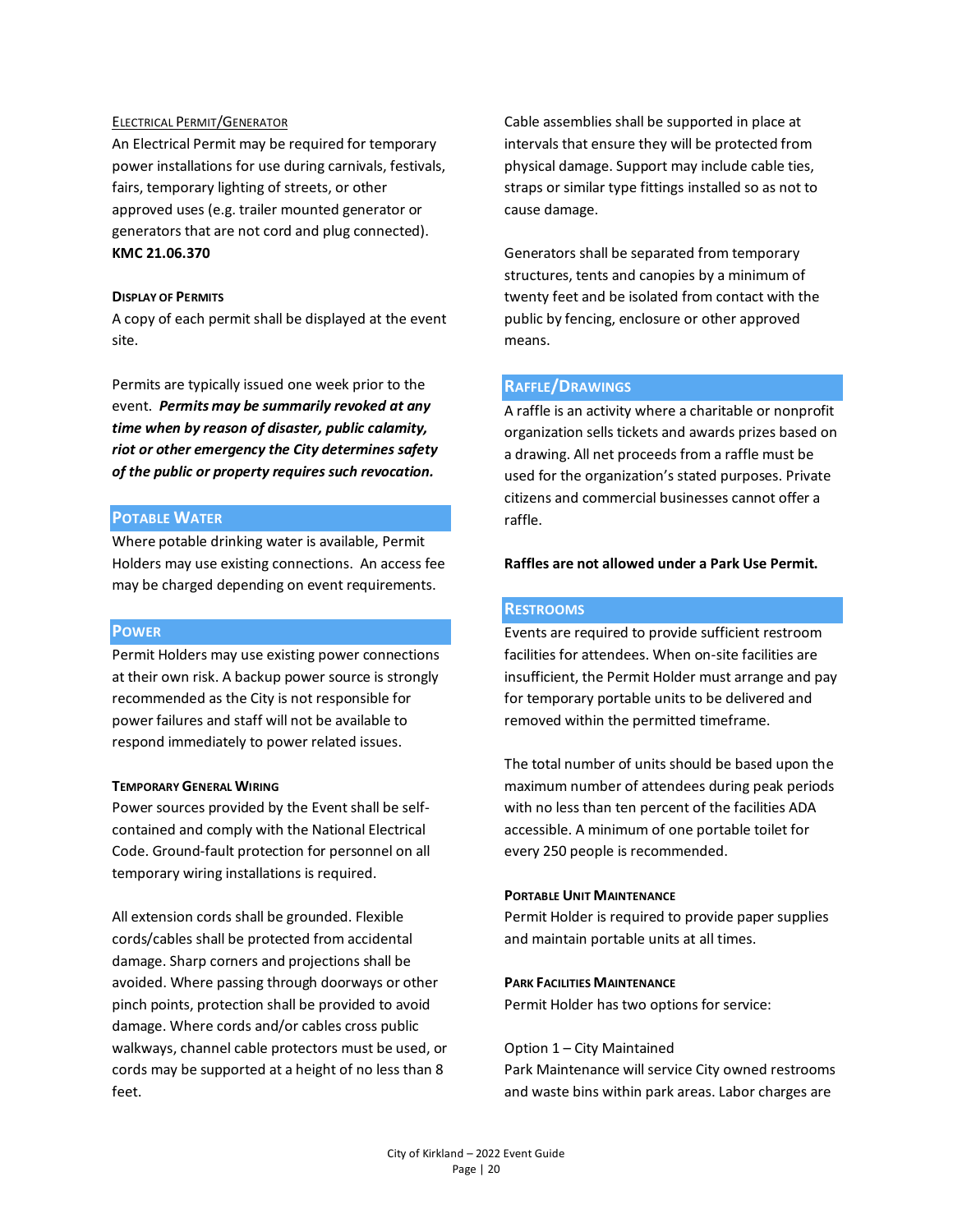limited to permitted public event hours and payable prior to permit issuance. Charges for supplies are billed post-event and based on current pricing. City services must be requested no less than 30 days prior to the event.

#### Option 2 – Event Maintained

Event staff will provide paper supplies and maintain City restrooms at all times during permitted hours, including load-in and load-out. If requested in advance, event staff may be provided access to City owned supplies. Charges for supplies are billed postevent and based on current pricing. When maintenance and/or clean-up requirements are not met, service charges will be assessed, and City services may be required at future events.

## **ROUTE MAP**

A detailed route map should include:

- 1. Name & date of event
- 2. Start and finish lines
- 3. Route(s)
- 4. Arrows indicating which direction the participants travel & on which side of the street
- 5. Route monitor posts
- 6. Support stations (aid/water/comfort)
- 7. Mile markers

*Attach a written description of the path of travel*.

#### **SALES**

Restriction on sales and business license requirements differ depending on the type of permit issued.

#### **SPECIAL EVENT & COMMUNITY PROGRAM**

A City business license is not required for event vendors engaged in no other activities within Kirkland except those that are within the term and scope of a Special Event or Community Program Permit.

#### **PARK USE PERMIT**

Merchandise and services may not be offered for sale or trade to the public under this type of permit. See the "Vendor" section of this guide for more information.

## **SECURITY**

Organizers are required to provide a safe and secure environment. The City of Kirkland Police Department has final authority to determine event security requirements. Permit Holders may hire private licensed security services and/or off-duty Kirkland police officers.

## **CROWD CONTROL**

Security is required at events at which a large number of attendees is anticipated.

#### **OVERNIGHT SECURITY**

Overnight security is not required but is strongly recommended.

## **SIGNAGE**

A sign is any sign, pennant, flag, banner, inflatable display, or other attention-seeking device.

Temporary event signs may be erected one week prior to an event and must be removed immediately after the event has ended. Signs may be a maximum of six square feet per sign face, including any attachments. A maximum of one sign is allowed per block.

No fees are required for the placement of temporary event signs in public rights-of-way, however, the applicant must submit a complete sign plan including:

- 1. Type of sign/materials
- 2. Dimensions
- 3. Sample art/text
- 4. Proposed location(s)

#### **Temporary event signs may be placed:**

- 1. On private property with the property owner's written permission;
- 2. On unpaved, non-landscaped, unimproved public right-of-way areas where they will not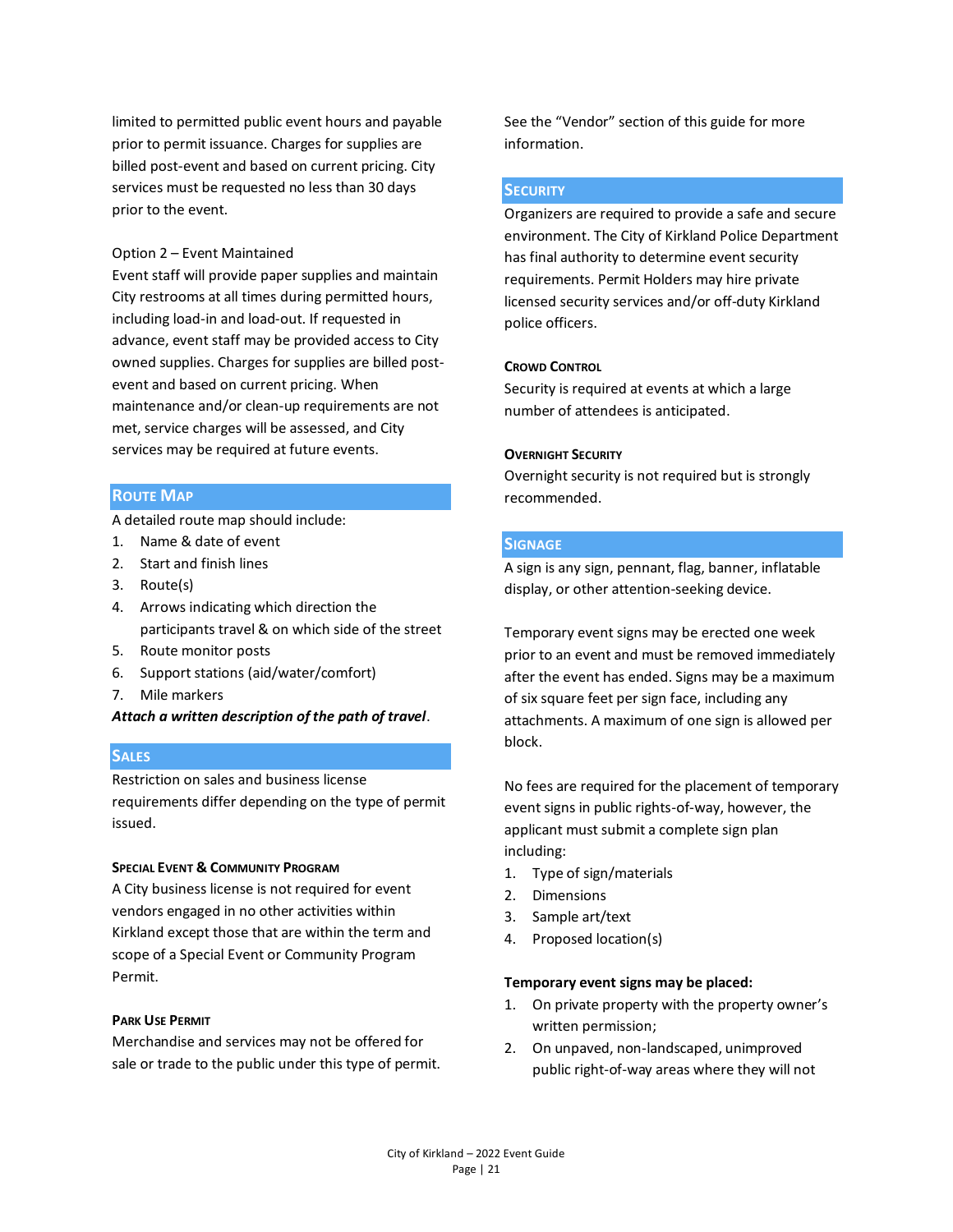impede or obstruct vehicular or pedestrian traffic, or create traffic obscuring hazards; or

3. On landscaped strips between sidewalks and paved roads which are not adjacent to parks or other public property.

## **Temporary event signs may NOT be placed:**

- 1. In the median strips of roads, traffic circles or in public landscaped areas, such as the lawn and planter areas adjacent to City entryway signs;
- 2. On sidewalks or paved roadway surfaces, including where temporary traffic control signage is required;
- 3. In public parks;
- 4. In fire lanes or within three feet of a fire hydrant; or
- 5. Attached to utility poles, street furniture, utility vaults or street trees.

Temporary signage erected on event day shall not block or obstruct traffic control signage. Any sign found in violation may be removed and discarded by the City's Code Enforcement Officers.

## **SITE MAP**

All events are required to submit a detailed site map which includes:

- 1. Name & date of event
- 2. Outline of the entire event venue
- 3. Names of park, facility, streets
- 4. 20' emergency access lane
- 5. First aid facilities
- 6. Command Center
- 7. Equipment including, but not limited to: beer gardens, bicycle parking racks, bleachers, canopies, cooking areas, dumpsters, emergency exits, fencing, generators, grandstands, inflatables, performance stages, platforms, portable toilets, power sources, scaffolding, signs, staging areas, tents, vehicle displays, etc.
- 8. Include a legend and dimensions of all temporary structures.

Be aware of the following restrictions:

The use of stakes for anchoring is not allowed.

- Vehicles may not be driven onto sidewalks or lawn for equipment load-in/load-out or vehicle displays.
- Existing fixtures, such as tables and benches, will not be removed. The event layout should be planned around existing structures.

## *\*A 20' emergency access lane to structures and fire protection systems must be maintained at all times from set-up to break-down.*

#### **BEER/WINE GARDEN**

If a beer/wine garden is part of the event, attach a separate map showing the following:

- 1. Name of event, date(s), public hours
- 2. 20' emergency access lane
- 3. Garden dimensions(6' high chain link or 42" high picket fencing required)
- 4. Entrances & exits (emergency access & egress)
- 5. Equipment including, but not limited to: bicycle racks, bleachers, chairs/tables (size & total #), cooking areas, dumpsters, fencing, generators, grandstands, inflatables, performance stages, platforms, portable toilets, power sources, scaffolding, signs, staging areas, tents/canopies, vehicle displays, etc.
- 6. Include a legend and dimensions of all temporary structures.

See the "Alcohol" section of this guide for more information.

## **STORMWATER POLLUTION PREVENTION**

Vendors may not discharge any pollutants, including but not limited to: food grease, soapy wash water (even biodegradable soaps), and chemicals into the public storm system. Discharging any material other than storm water into a storm drainage system is a violation of **KMC 15.52** and the responsible party(s) may be charged all costs associated with clean-up and assessed monetary fines per **KMC 1.12.200**. The minimum fine is \$500. A fine for a repeat violation shall be determined by multiplying the surface water fine by the number of violations. **A fine may be reduced or waived for persons who immediately self-report violations to the City at 425-587-3900.**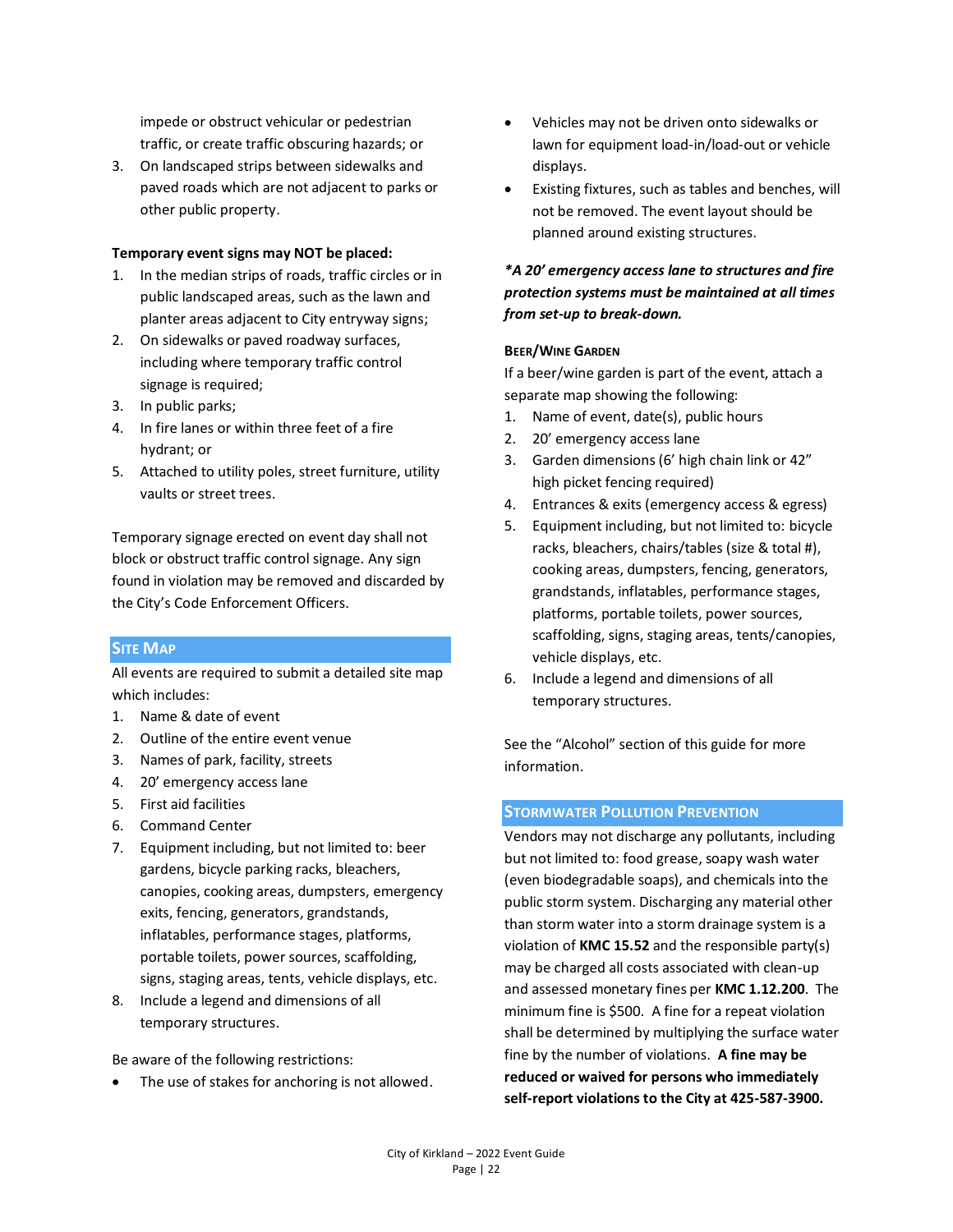## **STREET/LANE CLOSURES**

When a street is closed, even if it's just for two or three blocks, it can affect traffic for miles around as traffic is rerouted. When an event requires street closures the following factors need to be considered:

- Police, fire, hospital emergency access routes
- Church, school, business and resident access
- Public transportation
- Arterial streets may not be blocked or closed during peak commute hours on weekdays

#### **ATHLETIC EVENTS**

Events held on public streets which include either rolling or stationary closures, shall clear the street of all participants and traffic control devices no later than noon. Runs and bicycle races are restricted to public streets and trails. Walks may take place on public streets, trails, and sidewalks.

#### **MULTI-DAY EVENTS**

Events shall be limited to no more than three consecutive days; one additional day may be permitted for production activities such as load-in or load-out. However, limited duration seasonal events may last longer than three consecutive days with director approval. **KMC 19.24.090**

## **PUBLIC NOTICE OF CLOSURE OR RESTRICTION**

Before any street is closed, a traffic alert shall be printed in a local widely-distributed publication no less than one week prior to the event. See the "Notification" section of this guide for requirements.

A like notice shall be posted in a conspicuous place at each end of the street to be closed or restricted. Kirkland's standard practice is to use variable message boards in high traffic areas. Rental arrangements are made by the City and paid for by the Permit Holder. Boards may not be used strictly for promoting events. The message will describe the type of event, date, time, and what action drivers should take. **RCW 47.48.020**

#### **TEMPORARY STRUCTURES AND USES**

Temporary structures and uses shall conform to structural strength, fire safety, means of egress, accessibility, light, ventilation and sanitary requirements as necessary to ensure the public health, safety and general welfare.

## **TENTS/CANOPIES/BOUNCY TOYS**

International Fire Code Operational Permits (IFC) are required for the following temporary structures:

- Tents or membrane structures over 400 square feet, including air supported structures such as bouncy toys; and
- Canopies over 700 square feet, which includes smaller individual canopies grouped together.

#### **DEFINITIONS**

- Tent A structure, enclosure or shelter, with or without sidewalls, constructed of fabric or pliable material supported by any manner except by air or the contents that it protects.
- Canopy A TENT completely open on all sides.
- Air Supported Structure A structure where the shape is attained by air pressure (e.g. air supported domes, bouncy toys, etc.).

#### **ANCHORING**

Follow the manufacturer's recommendations for anchoring with ground weights. A minimum of one hundred pounds per canopy is required or 25 pounds per leg in all weather conditions. If stakes must be used for anchoring, you must notify the Special Projects Coordinator to request special consideration.

Do not use temporary structures in wind speeds that exceed the manufacturer's recommendation.

## **TIMELINE - EVENT LOGISTICS**

As part of the application, applicants must submit a detailed production timeline outlining event logistics. The timeline should describe, in detail, everything from pre-event staging, event day arrival and load-in, event activities/programming, teardown, dates, time, locations, etc. to rental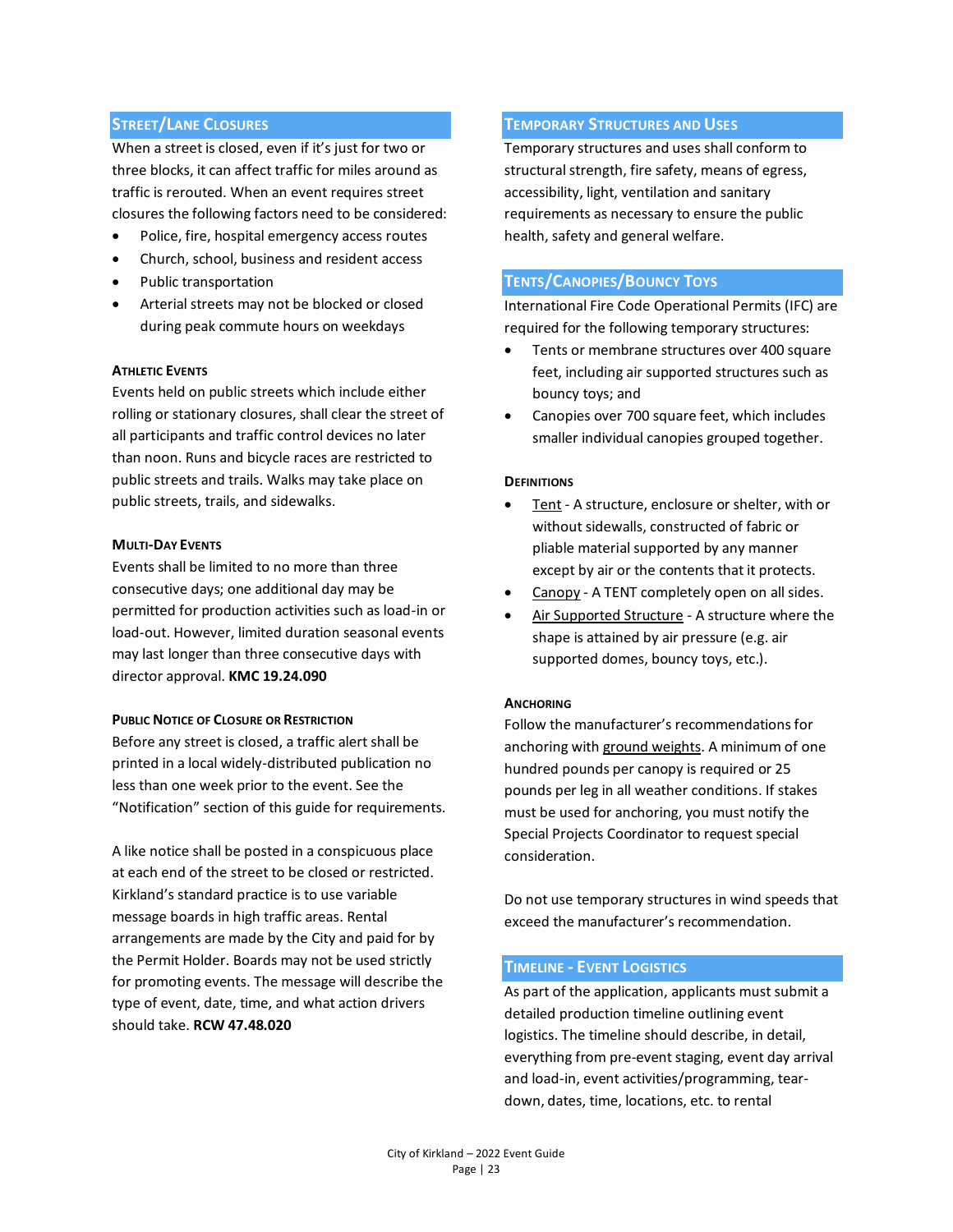company/vendor activities such as drop-off and pickup. This will help staff ensure there are no conflicts with other scheduled activities.

## **TRAFFIC CONTROL PLAN**

Events which impact the normal flow of traffic must have a Traffic Control Plan. The plan should include a detailed description of the following:

- 1. Traffic Control Map
- 2. Emergency access lane/route(s)
- 3. Staging area(s)
- 4. Sign drop off/pick up dates and time

## **TRAFFIC CONTROL MAP**

A detailed Traffic Control Map should include:

- 1. Name & date(s) of event
- 2. Outline of entire event venue
- 3. Name of park and streets
- 4. 20' emergency lane
- 5. Road closures/traffic control devices (i.e. barricades, restricted parking, detour signage, etc.)
- 6. Timeframe for closures

## **TRAFFIC CONTROL DEVICES**

Barricades, traffic cones, "No Parking" signs, etc. may be required as part of an event's Traffic Control Plan. Traffic control devices must be arranged and paid for by the Permit Holder. The City of Kirkland does not provide or rent equipment.

## **ROAD CLOSURES**

If an event requires the closure of any roadway, the Event Organizer is required to use Type 3 barricades as identified by the Federal Highway Administration in the most recently approved Manual for Uniform Traffic Control Devices (MUTCD). Barricades must be reflective and meet the dimensions of the following image. One Type 3 barricade is required on each lane and must span the full width of the roadway. If the event extends into night-time, or the closure is in place more than one day, warning flashers are required on the barricades. Exceptions to these requirements must be approved by the City of Kirkland Traffic Engineer.



## **ROAD CLOSURE WITH LIMITED ACCESS**

If an event requires the closure of any roadway but also wants to provide limited access, the Type 3 barricades can be offset to allow vehicle access. A Local Access sign on an A-frame must be placed in the gap and a volunteer must be present to move the sign for approved vehicles.

#### **RESTRICTING PUBLIC PARKING**

When an event requires the restricted use of public parking stalls, the Permit Holder is required to post 'No Parking' signs in the affected areas no less than 24 hours in advance. The restriction shall be posted along the parking strip of roadway every other stall, on orange construction stanchions/delineators. Vehicles parked in violation will be towed and/or cited by the Kirkland Police Department. Restricted parking signs will be issued by the Special Projects Coordinator. Sign placement and verification are the responsibility of the Event Organizer.

## PARKING LOT CLOSURES

For complete lot closures, the Permit Holder is encouraged to post an additional A-frame sign at each end of the lot stating closure information. In addition, flagging between candlesticks may be used to communicate visual continuity of restricted parking areas. Restricted parking signs may also be zip tied to existing parking signs in order to supplement notifications on stanchions.

## VERIFICATION FORM

Once signs are placed, the Event Organizer must complete and submit verification forms to the Kirkland Police Department.

## **STAFFING**

Mandatory monitor posts are determined by the Kirkland Police Department. All monitors working in public right-of-way must be 16+ years old and are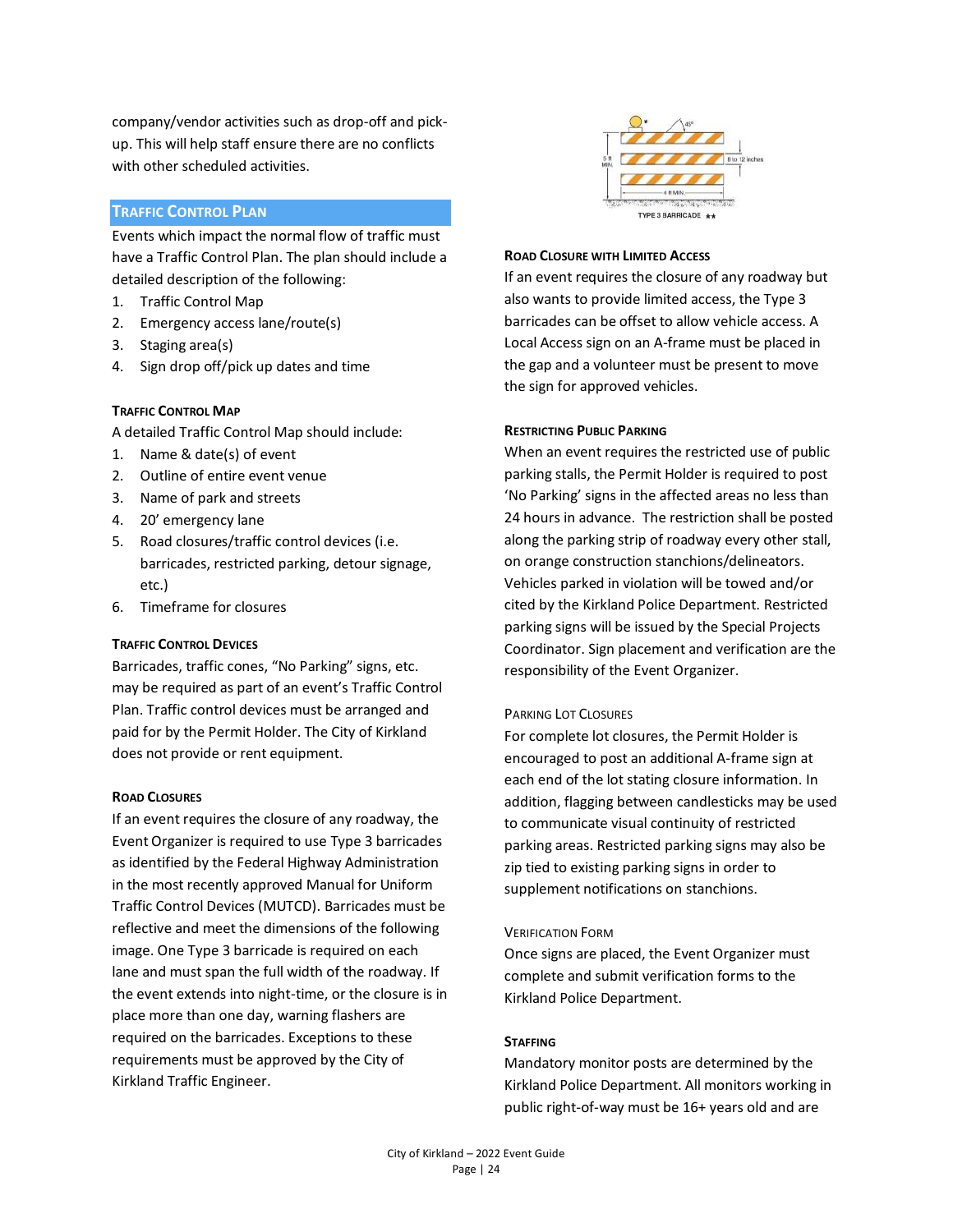required to wear safety reflective vests at all times while on duty. Insufficient monitors could result in cancellation of the event.

Permit Holders may also be required to hire and pay off-duty Kirkland police officers for traffic and/or pedestrian control. When police staffing is required, arrangements will be made by the City and paid for by the Permit Holder.

#### **VEHICLE DISPLAYS**

Event Organizers should plan to stage vehicle displays on roadways. Vehicles may not be displayed, parked or driven on public sidewalks, pathways, or lawn areas without prior approval.

## **VENDORS**

Issuance of a Special Event, Community Program, or Small Event permit confers upon the Permit Holder the right to control and regulate the sale of goods, food, beverages, and services within the event venue in accordance with the terms and conditions of the permit.

It is unlawful for any person to sell, resell or offer to sell or resell any goods, food, beverages or services in an event venue except for authorized event vendors and vendors under City contract.

It is the responsibility of the Permit Holder to ensure each vendor has obtained the required permits for their operations. The Permit Holder is responsible for communicating rules and regulations to participating organizations, vendors, and persons.

**Sales are not allowed under a Park Use Permit.** See the "Sales" section of this guide for more information.

#### **VOLUNTEERS**

In order to ensure a successful event, volunteers must have general knowledge of the schedule, event layout, what is expected of them, and how to handle emergencies. Communicating this information to

your volunteers will make the event and their experience more enjoyable.

When using minors as volunteers, Permit Holders should be familiar with the following:

- **[https://lni.wa.gov/workers-rights/youth](https://lni.wa.gov/workers-rights/youth-employment/prohibited-duties)[employment/prohibited-duties](https://lni.wa.gov/workers-rights/youth-employment/prohibited-duties)**
- Prohibited and Hazardous Employment All Minors **WAC 296-125-030**
- Prohibited and Hazardous Employment Special Restriction for Minors Under the Age of 16 **WAC 296-125-033**

The following guidelines should be communicated to volunteers:

#### ALL VOLUNTEERS

- Appearing for service under the influence of alcohol or illegal drugs is prohibited.
- Proper protocol in the event of an emergency.
- Dress appropriately for the type of work assigned; all volunteers shall be identifiable by matching t-shirt or other means.
- No one under the age of 21 is allowed in age restricted areas, such as beer/wine gardens.

#### GARBAGE/RECYCLE/COMPOST/RESTROOMS

- Work gloves should be worn at all times. Never put hands or feet inside containers to make more room. Don't reach blindly into an area to remove litter.
- Carry bags away from the body to ensure hidden objects don't cause injury.
- Anything hazardous or suspected to be hazardous shall be disposed of in a separate container from normal trash. Do not touch hazardous materials with bare hands. For more information on hazardous materials, visit **[www.hazwastehelp.org](http://www.hazwastehelp.org/)**.

ROAD CLOSURES/ROUTE MONITORS/PARKING ATTENDANTS Volunteers working in public right-of-way must be 16 years of age or older and are required to wear safety reflective vests at all times while on duty.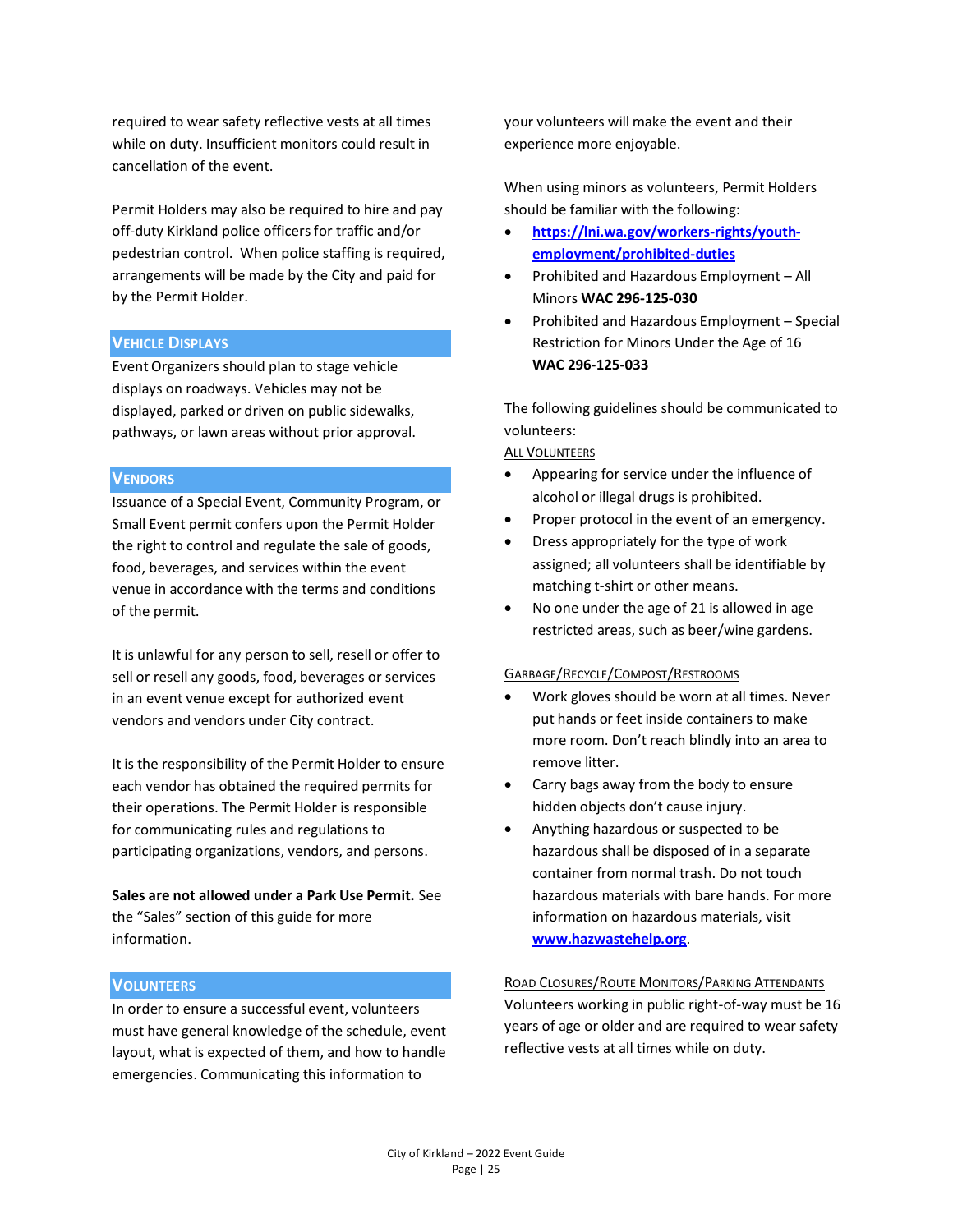## **WASTE/SANITATION PLAN**

Event Organizers must properly dispose of waste throughout the event and immediately upon conclusion the area must be returned to a clean condition. Should inadequate cleanup or damage occur to City property due to event activities, the Permit Holder will be billed at full cost recovery rates.

Events are required to provide trash, recycle, and compost receptacles. Large events may also be required to have dumpsters and portable handwashing stations. City staff can help determine the appropriate number of units needed for event activities.

Event Organizers are responsible for managing and removing all waste within the event area, including public street receptacles, temporary receptacles, City restrooms, *and* trash in nearby areas which is reasonably related to the event. **The City will not maintain public waste receptacles or restrooms within a venue unless hired, at the Permit Holder's expense, to do so.**

Event Waste Plans should include:

- 1. A sufficient number of each type receptacle to support event activities.
- 2. Staff responsible for emptying receptacles and replacing liners.
- 3. Service frequency of no less than once per hour is recommended.
- 4. Transportation and services for the collected waste. All waste must be disposed of off-site.
- 5. Recycle and compost receptacles should be staffed in order to assist the public and minimize contamination.

Clearstream recycling and trash collection kits are available for events at no charge. Up to fifteen (15) containers may be checked-out per event.



Requests can be submitted a[t www.kirklandwa.gov.](http://www.kirklandwa.gov/)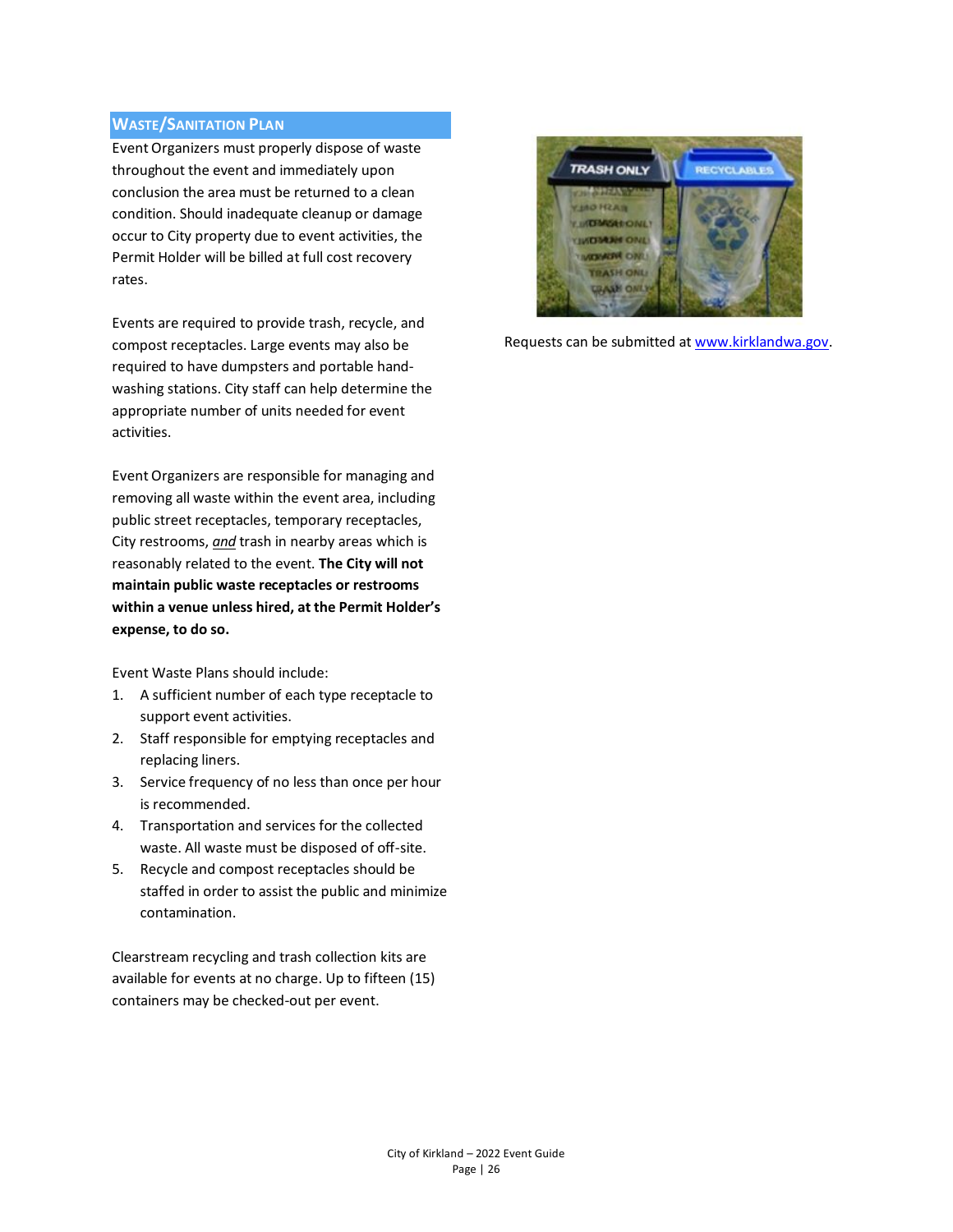

| <b>PERMITS</b>                                                  |          |                                                                                                                                            |  |  |
|-----------------------------------------------------------------|----------|--------------------------------------------------------------------------------------------------------------------------------------------|--|--|
| <b>Application Fee</b>                                          | \$50.00  | Per application                                                                                                                            |  |  |
|                                                                 | \$301.50 | Minimum base fee + \$92 one concession + \$23 each additional                                                                              |  |  |
| Electrical Permit (Temporary Power)                             |          | (\$276.00 maximum concession fee)                                                                                                          |  |  |
| <b>Event Permit Fee</b>                                         | \$110.00 | Per venue - each setup/breakdown                                                                                                           |  |  |
| <b>IFC Permit</b>                                               | \$316.00 | Per application (\$158 review fee + \$158 permit)                                                                                          |  |  |
| IFC Permit - Food Trucks                                        | \$158.00 | Annual application                                                                                                                         |  |  |
| Street/Vertical/Park Banner Permit                              | \$25.00  | Per application                                                                                                                            |  |  |
| <b>STAFF FEES</b>                                               |          |                                                                                                                                            |  |  |
| <b>Electrical Inspections</b>                                   | \$118.50 | Per hour - outside of normal business hours, 2 hours minimum                                                                               |  |  |
| <b>Explorer Program Donation</b>                                | \$50.00  | Per Explorer, \$250.00 maximum                                                                                                             |  |  |
| Fire Crew/Dedicated Aid Car/Other                               | TBD      | Rate based on wages of assigned staff, 2 hours minimum                                                                                     |  |  |
| F.O.G. (Fats, Oils & Grease) Service                            | \$100.00 | Per service                                                                                                                                |  |  |
| Off-Duty Kirkland Police                                        | \$80.00  | Per officer, per hour, 4 hours minimum                                                                                                     |  |  |
| <b>Park Facilities Sanitation</b>                               |          | Per hour, 2 hr. min. - labor charges for restroom and trash support                                                                        |  |  |
| Maintenance                                                     | \$55.00  | limited to public event hours, supply fees billed separately                                                                               |  |  |
| Park Facilities Sanitation Supplies                             | TBD      | Charges for supplies billed post-event and based on current pricing                                                                        |  |  |
| Parks/Public Works Maintenance                                  | TBD      | Rate based on wages of assigned staff                                                                                                      |  |  |
| Park Recreation/Lifeguards                                      | TBD      | Rate based on wages of hired staff, 2 hours minimum                                                                                        |  |  |
| <b>Street Banner Labor</b>                                      | \$150.00 | Per banner                                                                                                                                 |  |  |
| Vertical Banner Labor                                           | \$150.00 | 1 - 8 banners, each additional banner \$15.00                                                                                              |  |  |
| <b>EQUIPMENT</b>                                                |          |                                                                                                                                            |  |  |
| 3/4" Water Hydrant Meter Rental                                 | \$5.00   | Per month, plus \$450.00 refundable deposit, renter to supply<br>wrench                                                                    |  |  |
| Key Replacement Fee                                             | \$25.00  | Fee for each key not returned by next business day following event                                                                         |  |  |
| Safe-T Temp. Sanitary Sewer Cover                               | \$100.00 | Includes installation, use, and removal                                                                                                    |  |  |
| Variable Message Board                                          | \$400.00 | Weekly rental per board                                                                                                                    |  |  |
| <b>OTHER</b>                                                    |          |                                                                                                                                            |  |  |
| <b>Additional Review Fees</b>                                   | \$50.00+ | Following the SET Review, changes to event plans which require<br>further review will result in Additional Review Fees starting at \$50.00 |  |  |
| Certificate of Registration<br>Admissions                       | \$1.00   |                                                                                                                                            |  |  |
| King County Marine Patrol                                       | TBD      | Outside agency establishes rate                                                                                                            |  |  |
| Late Application                                                | \$250.00 | One-time penalty for missing final deadline                                                                                                |  |  |
| Late Invoice Payment                                            | 5%       | One-time penalty for missing payment deadline                                                                                              |  |  |
| Marina Park Dock                                                | TBD      | Based on space requirements, standard rates do not apply                                                                                   |  |  |
|                                                                 | \$50.00  | Fee for up to 12 hours of access to half of pay lot (per lot)                                                                              |  |  |
| Pay Parking Lot Access Fee                                      | No Fee   | Auxiliary Lot, Lakeshore Plaza stalls                                                                                                      |  |  |
| Pay Parking Lot Penalty                                         | TBD      | Penalty assessed for production activities outside of permitted hours                                                                      |  |  |
| Printing/Mailing                                                | TBD      | Current postage rates, plus cost of supplies                                                                                               |  |  |
| Water                                                           | TBD      | Based on current pricing                                                                                                                   |  |  |
| <b>FOR-PROFIT EVENTS (NO DESIGNATED NON-PROFIT BENEFICIARY)</b> |          |                                                                                                                                            |  |  |
| Permit Compliance Inspection                                    | \$56.50  | Per hour - outside of normal business hours, 2 hours minimum                                                                               |  |  |
| Kirkland Police                                                 | TBD      | Based on wages of assigned staff                                                                                                           |  |  |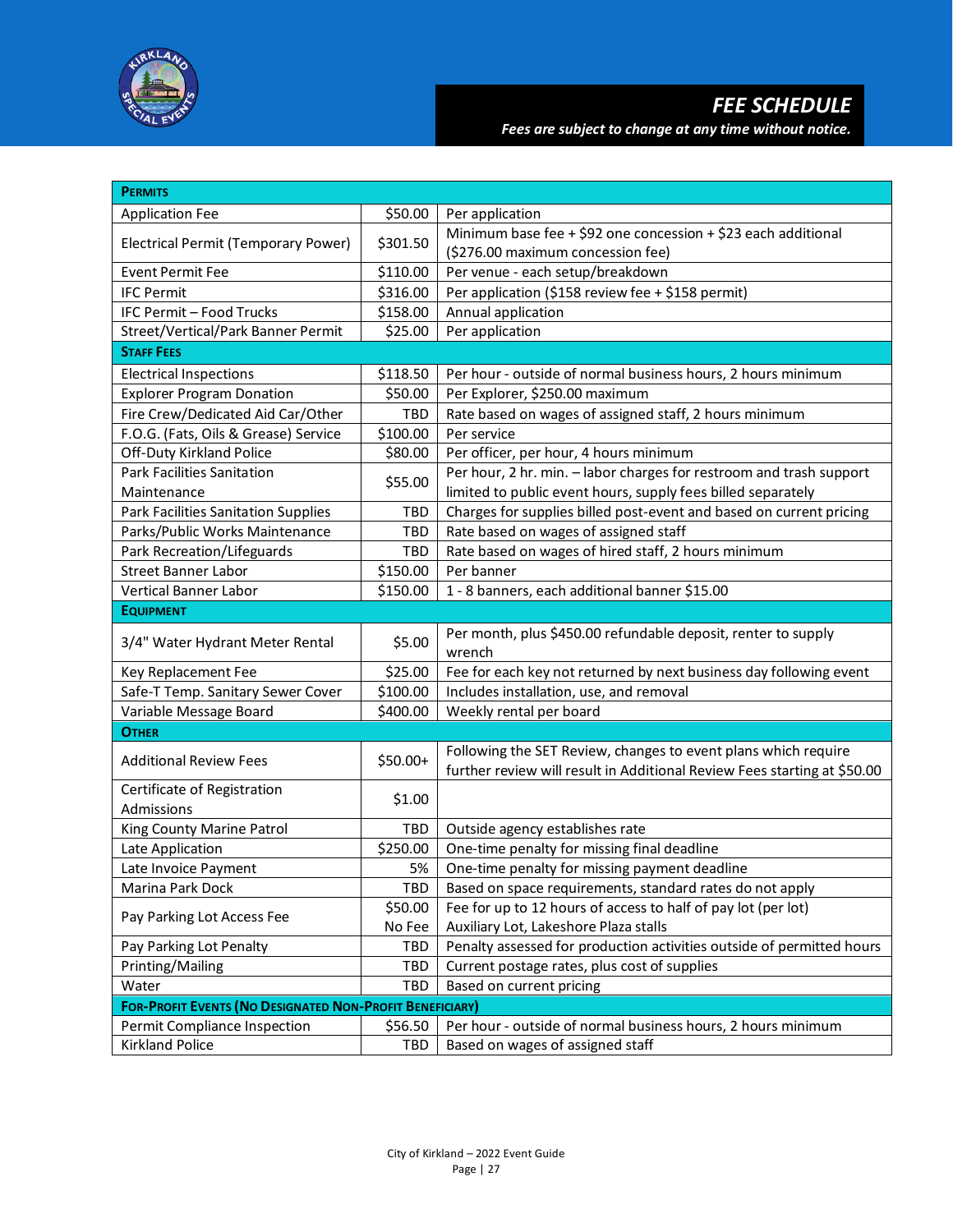

# *PHOTOS*

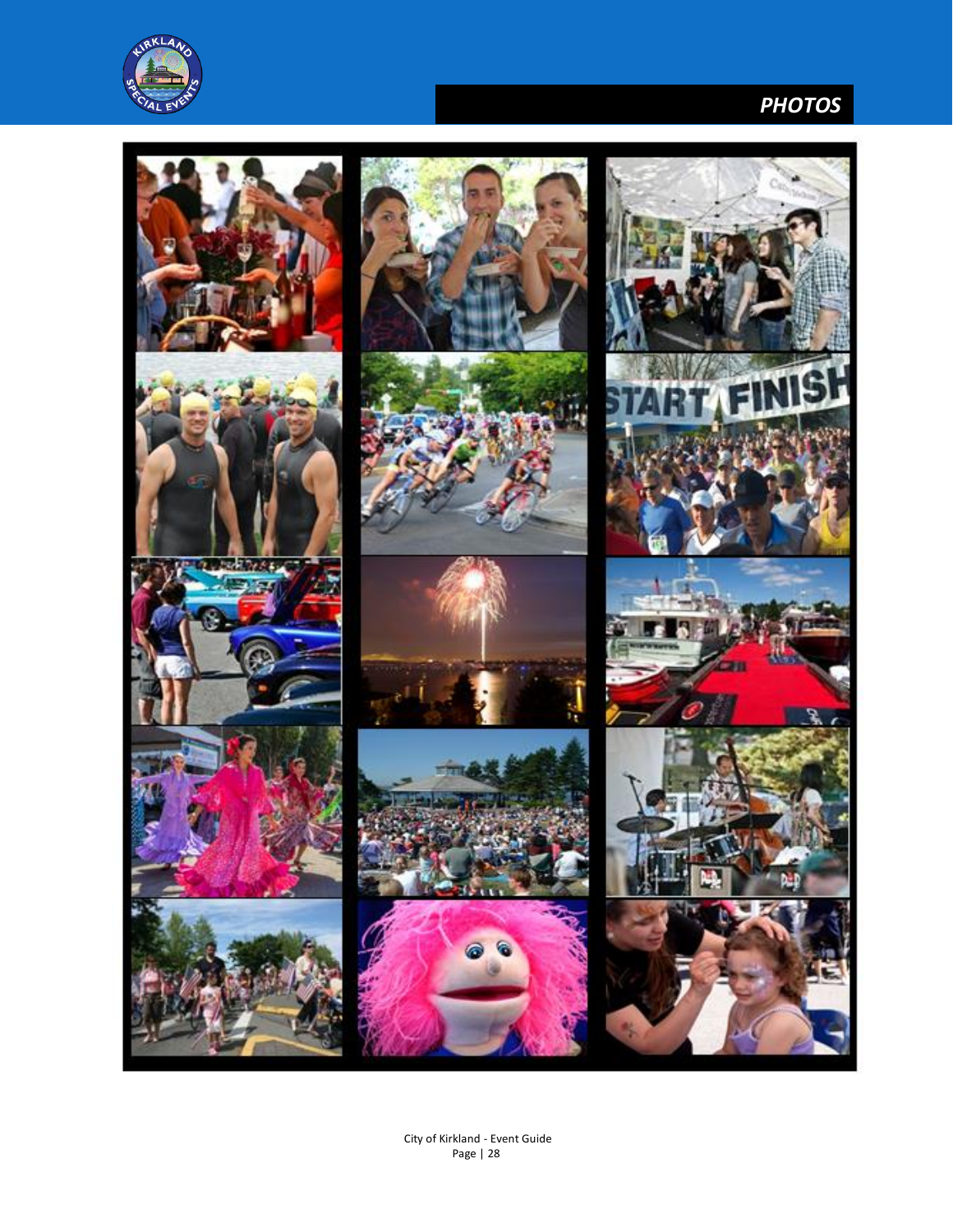| <b>APPENDIX A</b> |                                                                           |                                                                                                                                        |
|-------------------|---------------------------------------------------------------------------|----------------------------------------------------------------------------------------------------------------------------------------|
|                   |                                                                           | <b>City of Kirkland Event Guide</b>                                                                                                    |
| Guide Page        | Code                                                                      | <b>Special Event Codes and Regulations</b><br><b>Title</b>                                                                             |
| 4                 | Introduction                                                              |                                                                                                                                        |
|                   | KMC 11.80.180                                                             | Permit for assemblies required                                                                                                         |
|                   | KMC 19.24                                                                 | <b>Special Events</b>                                                                                                                  |
|                   | KMC 19.24.010                                                             | Definitions                                                                                                                            |
|                   | KMC 19.24.020                                                             | Special event permit required                                                                                                          |
|                   | KMC 19.24.030                                                             | Exceptions to special event permit requirement                                                                                         |
| 5 - 6             | <b>Application Process</b>                                                |                                                                                                                                        |
|                   | KMC 19.24.020                                                             | Special event permit required                                                                                                          |
|                   | KMC 19.24.100                                                             | Conditions affecting the issuance of a special event permit                                                                            |
|                   | KMC 19.24.110                                                             | Reasons for denial of a special event permit                                                                                           |
|                   | KMC 19.24.140                                                             | Contents of special event permit                                                                                                       |
|                   | KMC 19.24.180                                                             | Revocation of special event permit                                                                                                     |
|                   | KMC 21.06.380                                                             | Termination of approval                                                                                                                |
| 5                 | Step 1 - Get Your Event On The Calendar                                   |                                                                                                                                        |
|                   | KMC 19.24.050                                                             | Priority of special event permit issuance                                                                                              |
|                   | KMC 19.24.060                                                             | Time for filing application for special event permit                                                                                   |
|                   | KMC 19.24.090                                                             | Limitations on special events                                                                                                          |
|                   |                                                                           |                                                                                                                                        |
| 5                 | Step 2 - Submit Application & Attend Your Event Review                    |                                                                                                                                        |
|                   | <u>KMC 19.24.080</u><br>KMC 19.24.100                                     | Date of special event not confirmed until notice of confirmation issued<br>Conditions affecting the issuance of a special event permit |
|                   | KMC 19.24.110                                                             | Reasons for denial of a special event permit                                                                                           |
|                   | KMC 19.24.120                                                             | Denial of a special event permit application - Appeals from denial                                                                     |
|                   | KMC 19.24.270                                                             | Unlawful to conduct or promote attendance at special event without permit                                                              |
|                   |                                                                           |                                                                                                                                        |
| 6                 | Step 3 - Submit Final Application Requirements & Attend Pre-Event Meeting |                                                                                                                                        |
|                   | KMC 19.24.060                                                             | Time for filing application for special event permit                                                                                   |
|                   | KMC 19.24.070                                                             | When application for special event permit is deemed complete                                                                           |
| 6                 | Step 4 - Have A Great Event!                                              |                                                                                                                                        |
|                   | KMC 19.24.180                                                             | Revocation of special event permit                                                                                                     |
|                   |                                                                           |                                                                                                                                        |
| 6                 | Step 5 - Event Debrief & Review<br>KMC 19.24.050                          | Priority of special event permit issuance                                                                                              |
|                   |                                                                           |                                                                                                                                        |
| 6                 | <b>Appeal Process</b>                                                     |                                                                                                                                        |
|                   | KMC 19.24.050                                                             | Priority of special event permit issuance                                                                                              |
|                   | KMC 19.24.090                                                             | Limitations on special events                                                                                                          |
|                   | KMC 19.24.120                                                             | Denial of a special event permit application - Appeals from denial                                                                     |
| 7                 | <b>Permit Application Progression Chart</b>                               |                                                                                                                                        |
|                   | KMC 19.24.060                                                             | Time for filing application for special event permit                                                                                   |
|                   | KMC 19.24.150                                                             | Special event coordinator's action on special event permit application                                                                 |
|                   |                                                                           |                                                                                                                                        |
| 8                 | <b>Admission / Ticketed Entry</b>                                         |                                                                                                                                        |
|                   | KMC 19.24.010<br><b>KMC 5.12</b>                                          | Definitions<br><b>Admissions Tax</b>                                                                                                   |
|                   | RCW 35.21.280                                                             | Tax on admissions - Exceptions                                                                                                         |
|                   |                                                                           |                                                                                                                                        |
| 8                 | <b>Advertising / Promotions</b>                                           |                                                                                                                                        |
|                   | KMC 19.24.080                                                             | Date of special event not confirmed until notice of confirmation issued                                                                |
|                   | KMC 19.24.270                                                             | Unlawful to conduct or promote attenance at special event without permit                                                               |
| 8 - 9             | Alcohol                                                                   |                                                                                                                                        |
|                   | KMC 11.80.210                                                             | Open containers of alcoholic beverages and marijuana prohibited                                                                        |
|                   | KMC 19.24.140                                                             | Contents of special event permit                                                                                                       |
|                   | KMC 19.24.295                                                             | Conditions for beer and wine gardens                                                                                                   |
|                   | KMC 21.20                                                                 | <b>International Fire Code</b>                                                                                                         |
|                   |                                                                           |                                                                                                                                        |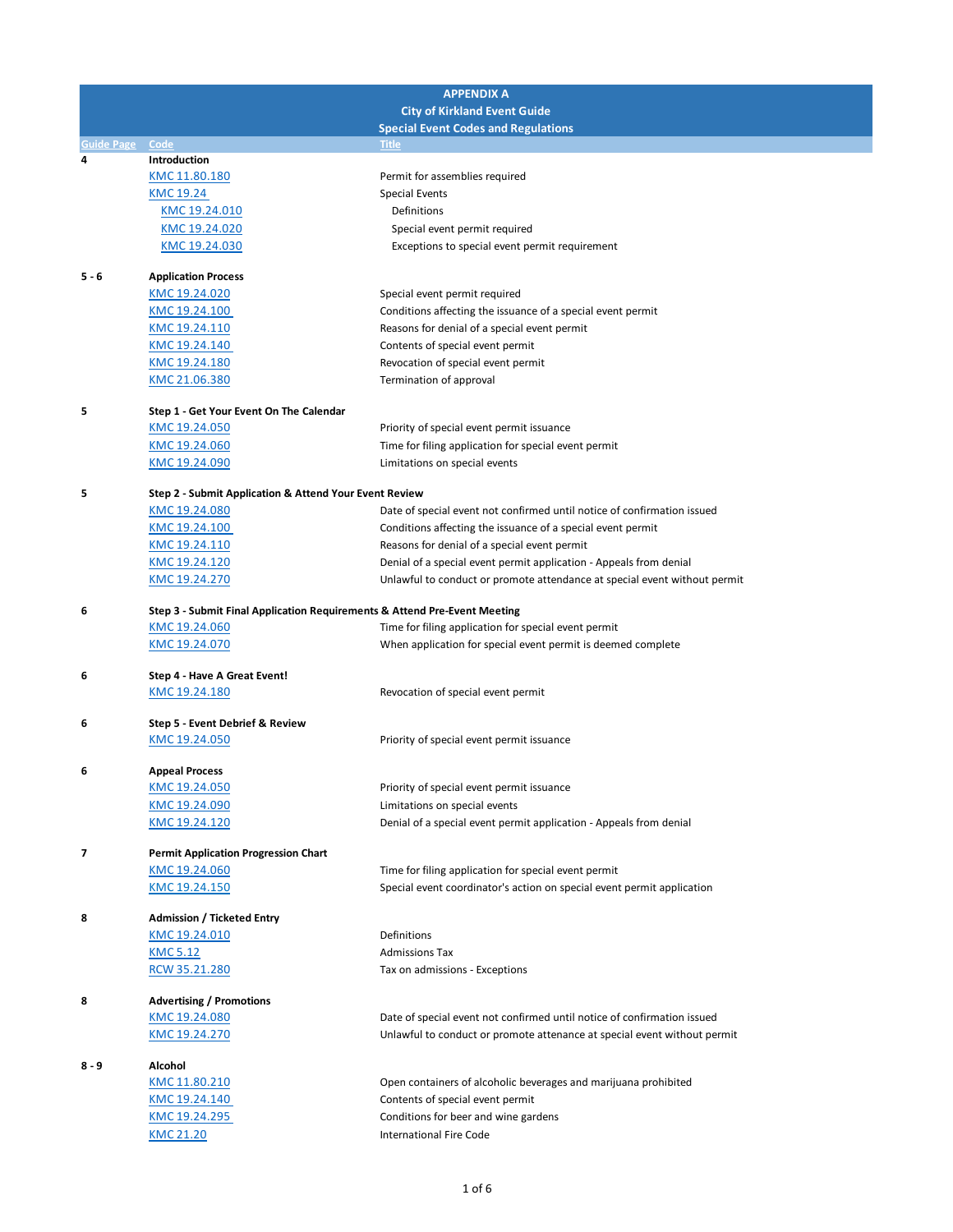|                 |                                              | <b>City of Kirkland Event Guide</b>                                                           |
|-----------------|----------------------------------------------|-----------------------------------------------------------------------------------------------|
|                 |                                              | <b>Special Event Codes and Regulations</b>                                                    |
| Guide Page Code |                                              | <b>Title</b>                                                                                  |
| $8 - 9$         | Alcohol - continued                          |                                                                                               |
|                 | RCW 66.24.145                                | Craft distillery - Sales and samples of spirits                                               |
|                 | RCW 66.24.170                                | Domestic winery license—Winery as distributor and/or retailer of own wine—Off-premises        |
|                 |                                              | samples-Domestic wine made into sparkling wine-Sales at qualifying farmers markets            |
|                 | RCW 66.24.175                                | Farmers markets - Wine and beer sampling endorsement                                          |
|                 | RCW 66.24.240                                | Domestic brewery's license - Fee                                                              |
|                 |                                              |                                                                                               |
|                 | RCW 66.24.244                                | Microbrewery's license - Fee                                                                  |
|                 | RCW 66.24.380                                | Special occasion license - Fee - Penalty                                                      |
|                 | RCW 66.28.090                                | Licensed premises or banquet permit premises open to inspection - Failure to allow, violation |
|                 | WAC 314.05.020                               | Special occasion license                                                                      |
|                 | WAC 314.05.030                               | Guidelines for special occasion license events                                                |
|                 | WAC 314.20.018                               | Farmer's market beer and wine sampling                                                        |
|                 | WAC 314.24.175                               | Farmer's market beer and wine sampling                                                        |
|                 |                                              |                                                                                               |
| 9               | <b>Americans with Disabilities Act (ADA)</b> |                                                                                               |
|                 | Title III                                    | ADA Title III Regulations - Part 36 Nondescrimination on the Basis of Disability in Public    |
|                 |                                              | <b>Accommodations and Commercial Facilities</b>                                               |
|                 |                                              |                                                                                               |
| $9 - 10$        | <b>Amplified Sound / Noise</b>               |                                                                                               |
|                 | KZC 115.95                                   | Noise regulations                                                                             |
|                 |                                              |                                                                                               |
| 10              | Annual vs. New Event                         |                                                                                               |
|                 | KMC 19.24.050                                | Priority of special event permit issuance                                                     |
|                 |                                              |                                                                                               |
| 10              | <b>Banners</b>                               |                                                                                               |
|                 | KMC 19.32                                    | <b>Banners</b>                                                                                |
|                 |                                              |                                                                                               |
| $10 - 11$       | <b>Boat Launch</b>                           |                                                                                               |
|                 | KMC 14.36.120                                | Boat launch ramp - Hours of operation                                                         |
|                 | KMC 14.36.130                                | Boat launch ramp - Limitation on length of boats                                              |
|                 | KMC 14.36.140                                | Boat launch ramp - Fee for use                                                                |
|                 |                                              |                                                                                               |
|                 | KMC 14.36.160                                | Boat launch ramp - Parking of boat trailers                                                   |
| 11              | Cancellation / Contingency Plan              |                                                                                               |
|                 |                                              |                                                                                               |
|                 | KMC 19.24.180                                | Revocation of special event permit                                                            |
|                 | <b>Cross Kirkland Corridor</b>               |                                                                                               |
| 11              |                                              |                                                                                               |
|                 | Chapter 19.40                                | <b>CKC Trail Use Regulations</b>                                                              |
|                 |                                              |                                                                                               |
| 11              | <b>Drones</b>                                |                                                                                               |
|                 | Code of Federal Regulations Title 14         |                                                                                               |
|                 | Part 107                                     | <b>Small Unmanned Aircraft Systems</b>                                                        |
|                 |                                              |                                                                                               |
| $11 - 12$       | <b>Event Categories</b>                      |                                                                                               |
|                 | KMC 19.24.010                                | Definitions                                                                                   |
|                 |                                              |                                                                                               |
| 12              | <b>Event Officials</b>                       |                                                                                               |
|                 | KMC 19.24.010                                | Definitions                                                                                   |
|                 |                                              |                                                                                               |
| 12              | <b>Expressive Activity</b>                   |                                                                                               |
|                 | KMC 19.24.010                                | Definitions                                                                                   |
|                 | KMC 19.24.170                                | Waiver of insurance requirements                                                              |
|                 | KMC 19.24.220                                | Expressive activity special event                                                             |
|                 |                                              |                                                                                               |
| 13              | Fees                                         |                                                                                               |
|                 | KMC 19.24.190                                | Cost recovery for special events                                                              |
|                 | KMC 19.24.220                                | Expressive activity special event                                                             |
|                 |                                              |                                                                                               |
| 13              | Fire Bin / Burn Barrel / Bon Fire            |                                                                                               |
|                 | KMC 21.20                                    | <b>International Fire Code</b>                                                                |
|                 |                                              |                                                                                               |
|                 | <b>KMC 21.74</b>                             | Development Fees                                                                              |
|                 |                                              |                                                                                               |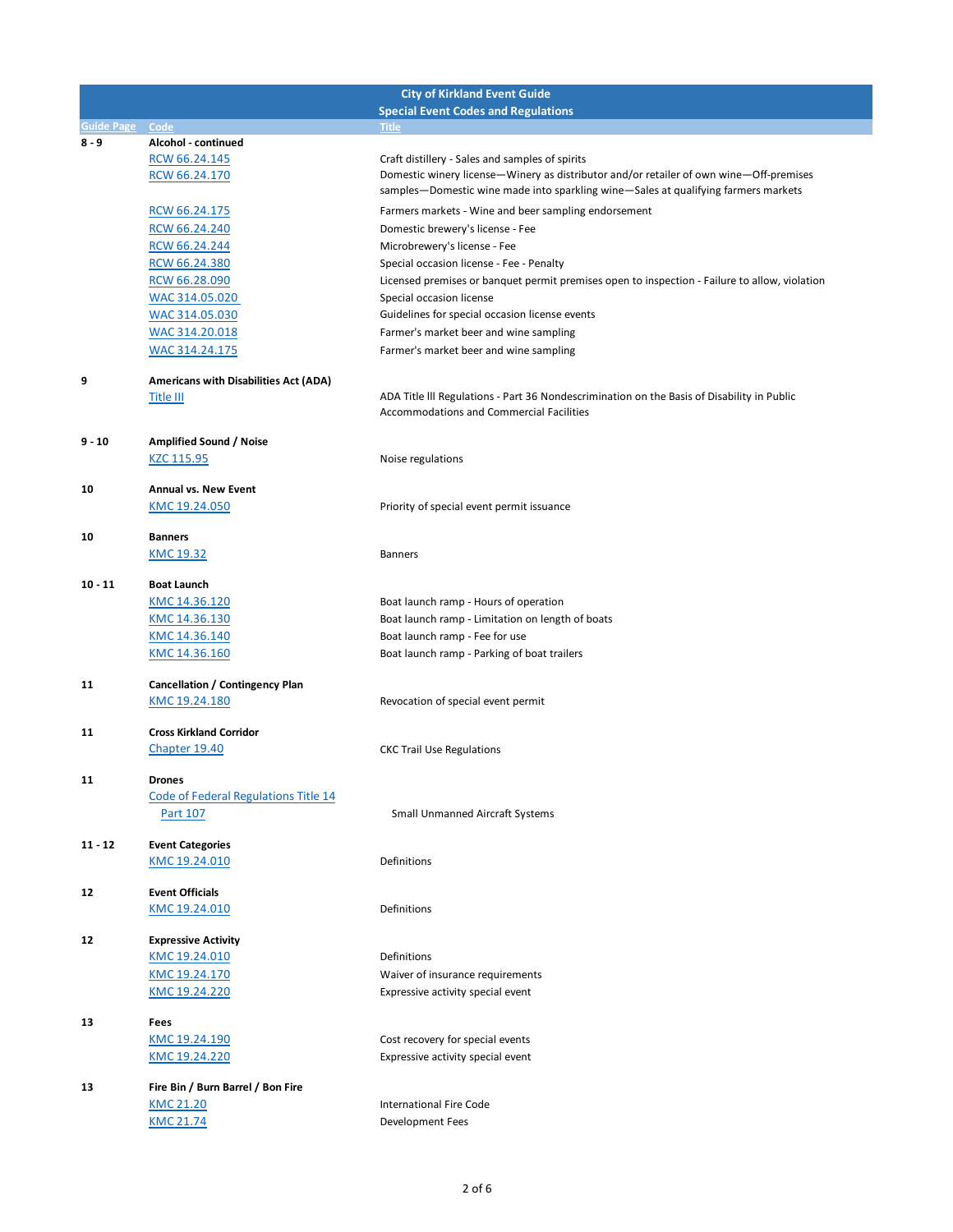|                   |                                              | <b>City of Kirkland Event Guide</b>                                                    |
|-------------------|----------------------------------------------|----------------------------------------------------------------------------------------|
|                   |                                              | <b>Special Event Codes and Regulations</b>                                             |
| <b>Guide Page</b> | Code                                         | <b>Title</b>                                                                           |
| 13                | Fireworks / Pyrotechnics                     |                                                                                        |
|                   | <b>KMC 21.20</b>                             | <b>International Fire Code</b>                                                         |
|                   | <b>KMC 21.74</b>                             | Development Fees                                                                       |
| $13 - 14$         | First Aid / Safety Plan                      |                                                                                        |
|                   | KMC 19.24.110                                | Reasons for denial of a special event permit                                           |
|                   |                                              |                                                                                        |
| 14                | <b>Flood Lights</b>                          |                                                                                        |
|                   | KZC 115.85                                   | Lighting regulations                                                                   |
|                   |                                              |                                                                                        |
| 14-15             | Food / Beverages                             |                                                                                        |
|                   | KMC 1.12                                     | Code Enforcement                                                                       |
|                   | <b>KMC 15.36</b>                             | Drainage and discharge into sewers regulated                                           |
|                   | KMC 15.36.030                                | Discharges prohibited                                                                  |
|                   | KMC 15.52                                    | Surface Water Management                                                               |
|                   | <b>KMC 21.20</b>                             | <b>International Fire Code</b>                                                         |
|                   | KMC 21.20.030(g)                             | Amendments to the International Fire Code-Chapter 1, Scope and Administration          |
|                   | RCW 70A.200.100                              | Official gatherings and sports facilities - Recycling                                  |
|                   |                                              |                                                                                        |
| 15                | <b>Free Speech</b>                           |                                                                                        |
|                   | <u>KMC 11.80.020</u>                         | Police power                                                                           |
|                   | KMC 11.80.040                                | Posting signs, posters and notices                                                     |
|                   | KMC 11.80.090                                | Public disturbance noises in parks                                                     |
|                   | KMC 11.80.160                                | Depositing refuse and litter                                                           |
|                   | KMC 11.80.180                                | Permit for assemblies required                                                         |
| $15 - 16$         | Gambling                                     |                                                                                        |
|                   | <b>KMC 7.48</b>                              | <b>Gambling Restrictions - Tax</b>                                                     |
|                   | <b>RCW 9.46</b>                              | Gambling                                                                               |
|                   |                                              |                                                                                        |
| 16                | <b>Grants for Tourism</b>                    |                                                                                        |
|                   | RCW 67.28.080                                | Definitions                                                                            |
|                   |                                              |                                                                                        |
| 16                | <b>Health Department</b>                     |                                                                                        |
|                   | WAC 246.215                                  | <b>Food Service</b>                                                                    |
|                   | WAC 246.215.01115 (50)                       | <b>Food Establishment</b>                                                              |
|                   | WAC 246.215.01115 (126)                      | Temporary Food Establishment                                                           |
| 16                | <b>Inflatable Bouncers / Amusement Rides</b> |                                                                                        |
|                   | <b>KMC 21.20</b>                             | <b>International Fire Code</b>                                                         |
|                   | <b>RCW 67.42</b>                             | <b>Amusement Rides</b>                                                                 |
|                   | <b>WAC 296-403A</b>                          | Amusement Rides or Structures                                                          |
|                   |                                              |                                                                                        |
| 16                | Inspections                                  |                                                                                        |
|                   | KMC 19.24.140                                | Contents of special event permit                                                       |
|                   | KMC 19.24.180                                | Revocation of special event permit                                                     |
|                   | KMC 19.24.190                                | Cost recovery for special events                                                       |
|                   | <b>KMC 21.20</b>                             | <b>International Fire Code</b>                                                         |
|                   |                                              |                                                                                        |
| $16 - 17$         | <b>Insurance &amp; Endorsement</b>           |                                                                                        |
|                   | KMC 19.24.160                                | Insurance required to conduct special event                                            |
|                   | RCW 67.42.020                                | Requirements-Operation of amusement ride or structure-Bungee jumping device inspection |
|                   |                                              |                                                                                        |
| 17                | Lifeguards / Open Water                      |                                                                                        |
|                   | <b>KCC 12.44</b>                             | <b>Boating Regulations</b>                                                             |
|                   | www.teamusa.org/usa-triathlon                | <b>USA Triathlon - Race Directors</b>                                                  |
|                   |                                              |                                                                                        |
| $17 - 18$         | Moorage<br>KMC 14.36.030                     | City floats and moorage                                                                |
|                   |                                              |                                                                                        |
|                   | KMC 14.36.050<br>KMC 14.36.070               | Moorage prohibitions<br>Compliance required                                            |
|                   |                                              |                                                                                        |
|                   |                                              |                                                                                        |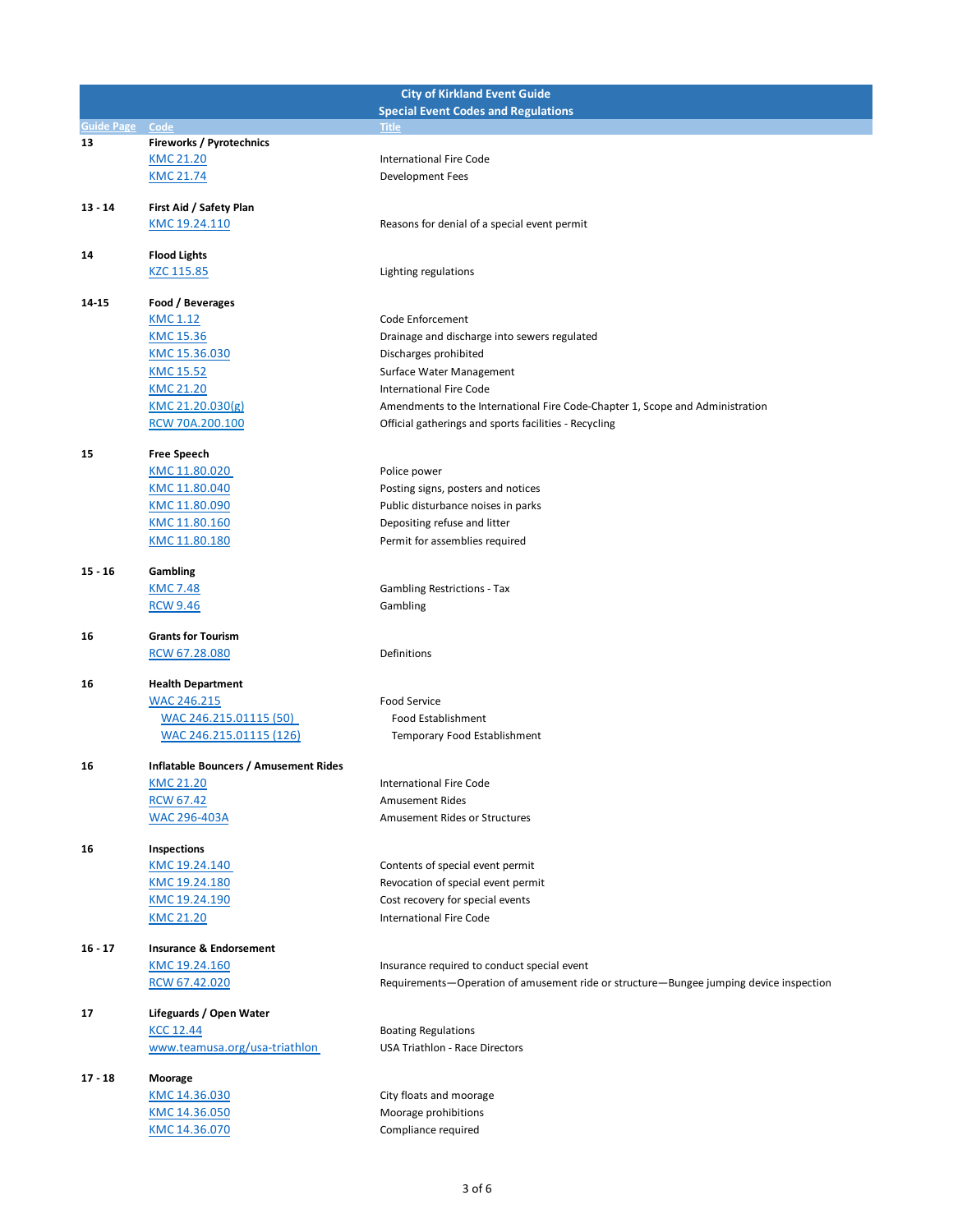|                   |                                                      | <b>City of Kirkland Event Guide</b>                          |
|-------------------|------------------------------------------------------|--------------------------------------------------------------|
|                   |                                                      | <b>Special Event Codes and Regulations</b>                   |
| <b>Guide Page</b> | Code                                                 | <b>Title</b>                                                 |
| $17 - 18$         | Moorage - continued                                  |                                                              |
|                   | KMC 14.36.080                                        | Authority to impound                                         |
| 18                | <b>Notification &amp; Neighborhood Impact Survey</b> |                                                              |
|                   | KMC 19.24.070                                        | When application for special event permit is deemed complete |
|                   | RCW 47.48.020                                        | Notice of closure or restriction - Emergency closure         |
|                   |                                                      |                                                              |
| 18                | <b>Park Facilities</b>                               |                                                              |
|                   | KMC 11.80                                            | Park Rules                                                   |
|                   | KMC 19.24.140                                        | Contents of special event permit                             |
|                   | KMC 19.24.190                                        | Cost recovery for special events                             |
| 18 - 19           | <b>Park Lane</b>                                     |                                                              |
|                   | <b>KMC 21.20</b>                                     | <b>International Fire Code</b>                               |
|                   |                                                      |                                                              |
| 19                | Parking                                              |                                                              |
|                   | KMC 19.24.110                                        | Reasons for denial of a special event permit                 |
| $19 - 20$         |                                                      |                                                              |
|                   | Permits<br>KMC 19.24.020                             | Special event permit required                                |
|                   | KMC 19.24.130                                        | Display of special event permit required                     |
|                   | KMC 19.24.140                                        | Contents of special event permit                             |
|                   | KMC 19.24.180                                        | Revocation of special event permit                           |
|                   | KMC 19.24.280                                        | Other permits and licenses                                   |
|                   | KMC 21.06.365                                        | General                                                      |
|                   | <b>KMC 21.20</b>                                     | <b>International Fire Code</b>                               |
|                   | <b>KMC 21.74</b>                                     | Development Fees                                             |
|                   |                                                      |                                                              |
| 20                | <b>Potable Water</b>                                 |                                                              |
|                   | <b>KMC 15.24</b>                                     | Monthly Service and Consumption Rates                        |
| 20                | Power                                                |                                                              |
|                   | KMC 21.06.370                                        | Electrical                                                   |
|                   |                                                      |                                                              |
| 20                | Raffle / Drawings                                    |                                                              |
|                   | RCW 9.46.0209                                        | Bona fide charitable or nonprofit organization               |
|                   | RCW 9.46.0277                                        | Raffle                                                       |
|                   | RCW 9.46.0315                                        | Raffles - No license required, when                          |
|                   | RCW 9.46.0321                                        | Bingo, raffles, amusement games - No license required, when  |
|                   | <b>WAC 230-11</b>                                    | Raffles                                                      |
| 20 - 21           | <b>Restrooms</b>                                     |                                                              |
|                   | KMC 19.24.050                                        | Priority of special event permit issuance                    |
|                   | KMC 19.24.110                                        | Reasons for denial of a special event permit                 |
|                   | KMC 19.24.140                                        | Contents of special event permit                             |
|                   | KMC 19.24.190                                        | Cost recovery for special events                             |
|                   |                                                      |                                                              |
| 21                | <b>Route Map</b>                                     |                                                              |
|                   | KMC 19.24.070                                        | When application is deemed complete                          |
|                   | KMC 19.24.100                                        | Conditions affecting the issuance of a special event permit  |
|                   | KMC 19.24.110                                        | Reasons for denial of a special event permit                 |
|                   | KMC 19.24.140                                        | Contents of special event permit                             |
|                   | <b>KMC 21.20</b>                                     | <b>International Fire Code</b>                               |
| 21                | Sales                                                |                                                              |
|                   | KMC 19.24.030                                        | Exceptions to special event permit requirement               |
|                   | KMC 7.02.060                                         | No license required in certain circumstances                 |
|                   | KMC 11.80.100                                        | Business activity in parks                                   |
|                   |                                                      |                                                              |
| 21                | <b>Security</b>                                      |                                                              |
|                   | KMC 19.24.110                                        | Reasons for denial of a special event permit                 |
|                   |                                                      |                                                              |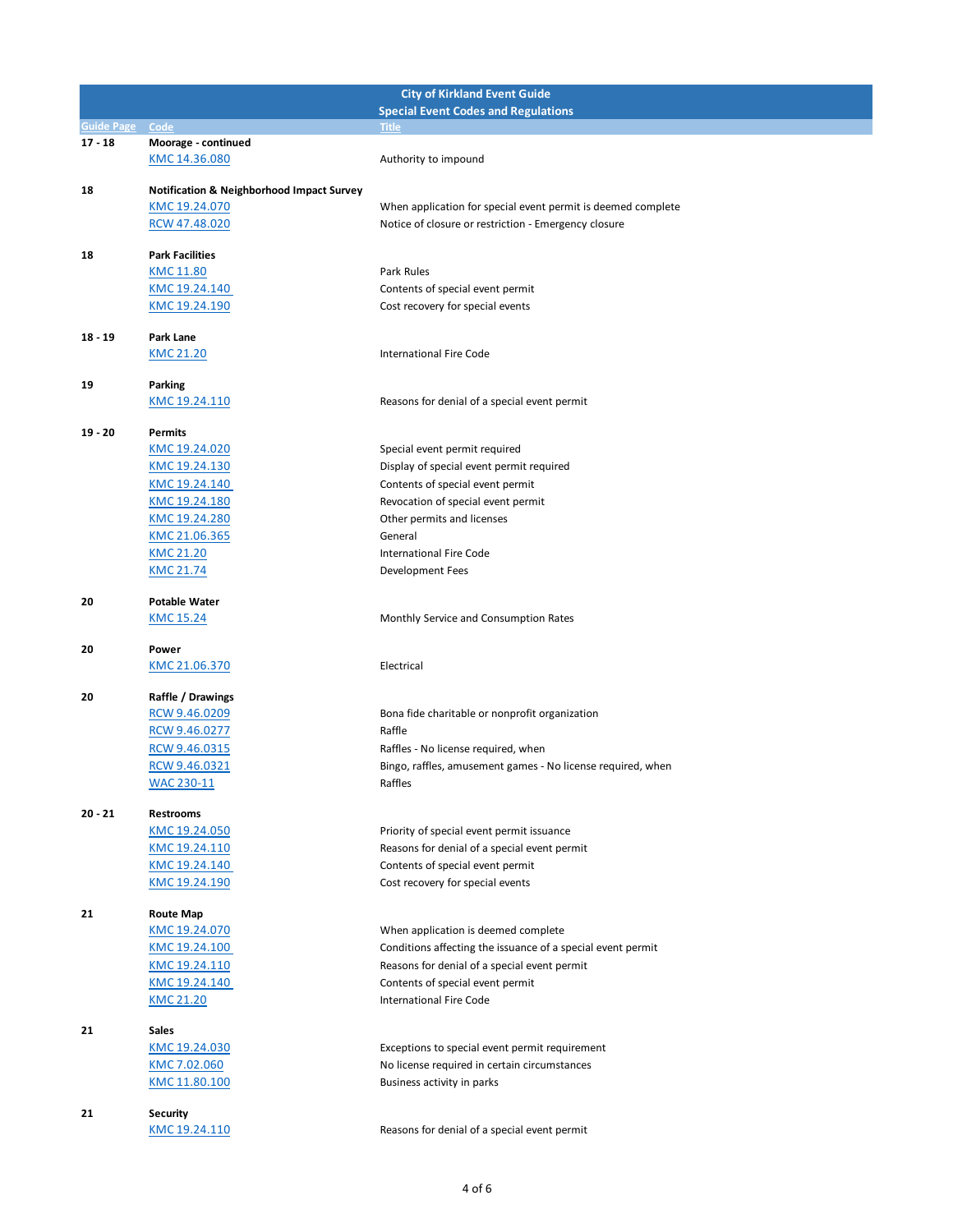| <b>City of Kirkland Event Guide</b> |                                        |                                                                                          |
|-------------------------------------|----------------------------------------|------------------------------------------------------------------------------------------|
|                                     |                                        | <b>Special Event Codes and Regulations</b>                                               |
| <b>Guide Page</b>                   | Code                                   | Title                                                                                    |
| 21                                  | Security - continued                   |                                                                                          |
|                                     | KMC 19.24.295                          | Conditions for beer and wine gardens                                                     |
| $21 - 22$                           |                                        |                                                                                          |
|                                     | Signage                                |                                                                                          |
|                                     | KMC 11.80.040                          | Posting signs, posters and notices                                                       |
|                                     | KMC 19.24.010                          | Definitions                                                                              |
|                                     | KZC 100.115                            | <b>Temporary Signs</b>                                                                   |
| 22                                  | <b>Site Map</b>                        |                                                                                          |
|                                     | KMC 19.24.070                          | When application is deemed complete                                                      |
|                                     | KMC 19.24.100                          | Conditions affecting the issuance of a special event permit                              |
|                                     | KMC 19.24.110                          | Reasons for denial of a special event permit                                             |
|                                     | KMC 19.24.140                          | Contents of special event permit                                                         |
|                                     | KMC 19.24.295                          | Conditions for beer and wine gardens                                                     |
|                                     | <b>KMC 21.20</b>                       | <b>International Fire Code</b>                                                           |
|                                     |                                        |                                                                                          |
| 22                                  | <b>Stormwater Pollution Prevention</b> |                                                                                          |
|                                     | <b>KMC 15.52</b>                       | Surface Water Management                                                                 |
|                                     | KMC 1.12.200                           | Special provisions relating to enforcement of Chapter 15.52 (Surface Water Management)   |
|                                     |                                        |                                                                                          |
| 23                                  | <b>Street / Lane Closures</b>          |                                                                                          |
|                                     | KMC 19.24.090                          | Limitations on special events                                                            |
|                                     | KMC 19.24.100                          | Conditions affecting the issuance of a special event permit                              |
|                                     | KZC 100.15                             | Scope and Exclusions                                                                     |
|                                     | RCW 47.48.020                          | Notice of closure or restriction - Emergency closure                                     |
| 23                                  | <b>Temporary Structures and Uses</b>   |                                                                                          |
|                                     | KMC 21.06.375                          | Conformance                                                                              |
|                                     |                                        |                                                                                          |
| 23                                  | Tents / Canopies / Bouncy Toys         |                                                                                          |
|                                     | <b>KMC 21.20</b>                       | <b>International Fire Code</b>                                                           |
|                                     |                                        |                                                                                          |
| $23 - 24$                           | <b>Timeline - Event Logistics</b>      |                                                                                          |
|                                     | KMC 19.24.070                          | When application is deemed complete                                                      |
|                                     | KMC 19.24.100                          | Conditions affecting the issuance of a special event permit                              |
|                                     | KMC 19.24.110                          | Reasons for denial of a special event permit                                             |
|                                     | KMC 19.24.140                          | Contents of special event permit                                                         |
|                                     | KMC 19.24.295                          | Conditions for beer and wine gardens                                                     |
| $24 - 25$                           | <b>Traffic Control Plan</b>            |                                                                                          |
|                                     | Code of Federal Regulations Title 23   | Highways                                                                                 |
|                                     | Part 655                               | <b>Traffic Operations</b>                                                                |
|                                     | KMC 19.24.070                          | When application is deemed complete                                                      |
|                                     | KMC 19.24.100                          | Conditions affecting the issuance of a special event permit                              |
|                                     | KMC 19.24.110                          | Reasons for denial of a special event permit                                             |
|                                     |                                        |                                                                                          |
|                                     | KMC 19.24.140                          | Contents of special event permit                                                         |
|                                     | <b>KMC 21.20</b>                       | <b>International Fire Code</b>                                                           |
|                                     | RCW 46.55.113                          | Removal by police officer - Definition<br>Prohibited and hazardous employment-All minors |
|                                     | WAC 296.125.030                        |                                                                                          |
|                                     | WAC 296.125.033                        | Prohibited and hazardous employment—Special restrictions for minors under the age of 16  |
| 25                                  | <b>Vehicle Displays</b>                |                                                                                          |
|                                     | KMC 11.80.130                          | Riding vehicles and animals                                                              |
|                                     |                                        |                                                                                          |
| 25                                  | <b>Vendors</b>                         |                                                                                          |
|                                     | KMC 11.80.090                          | Public disturbance noises in parks                                                       |
|                                     | KMC 11.80.100                          | Business activity in parks                                                               |
|                                     | KMC 19.24.140                          | Contents of special event permit                                                         |
|                                     | KMC 19.24.260                          | Authorized special event vendors                                                         |
|                                     | KMC 19.24.290                          | Unlawful to sell goods in special event venue without authorization                      |
|                                     |                                        |                                                                                          |